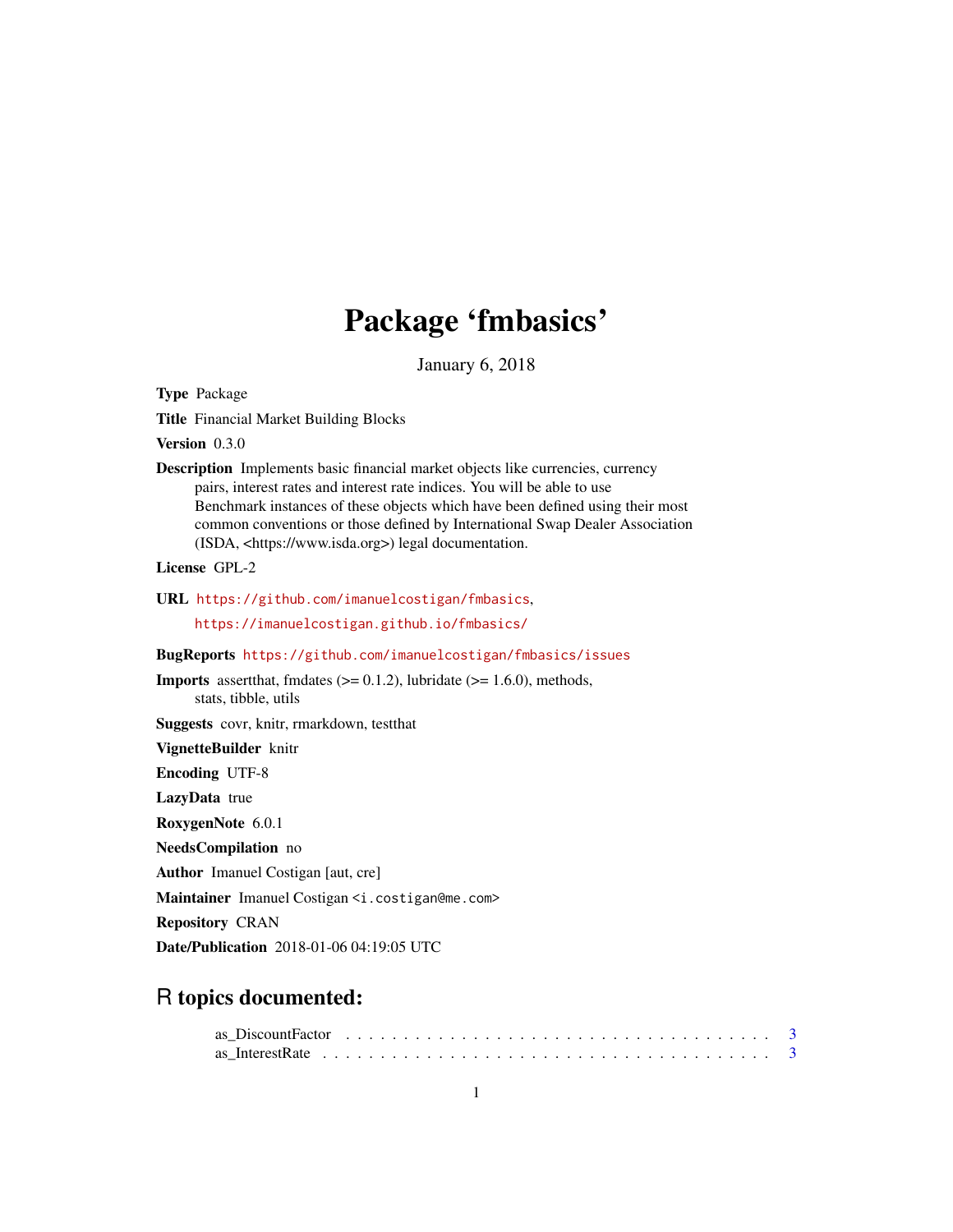| $\overline{4}$                                                                                                          |
|-------------------------------------------------------------------------------------------------------------------------|
| 5                                                                                                                       |
| 5                                                                                                                       |
| 6                                                                                                                       |
| $\overline{7}$                                                                                                          |
| $\overline{7}$                                                                                                          |
| 8                                                                                                                       |
| 9                                                                                                                       |
| 10                                                                                                                      |
| 12                                                                                                                      |
| 12                                                                                                                      |
| 13                                                                                                                      |
| 13                                                                                                                      |
| 14                                                                                                                      |
| 15                                                                                                                      |
| 16                                                                                                                      |
| 17                                                                                                                      |
| 18                                                                                                                      |
| 19                                                                                                                      |
| 19                                                                                                                      |
| 20                                                                                                                      |
| 21                                                                                                                      |
| 21                                                                                                                      |
| 22<br>$is. CashFlow \ldots \ldots \ldots \ldots \ldots \ldots \ldots \ldots \ldots \ldots \ldots \ldots$                |
| 23                                                                                                                      |
| 23                                                                                                                      |
| 24                                                                                                                      |
| 24                                                                                                                      |
|                                                                                                                         |
|                                                                                                                         |
|                                                                                                                         |
|                                                                                                                         |
| 27                                                                                                                      |
| is_valid_compounding $\ldots \ldots \ldots \ldots \ldots \ldots \ldots \ldots \ldots \ldots \ldots$<br>28               |
| 29                                                                                                                      |
| 30                                                                                                                      |
| Single Currency Money $\dots \dots \dots \dots \dots \dots \dots \dots \dots \dots \dots \dots \dots \dots \dots$<br>31 |
| 32                                                                                                                      |

#### **Index** [33](#page-32-0)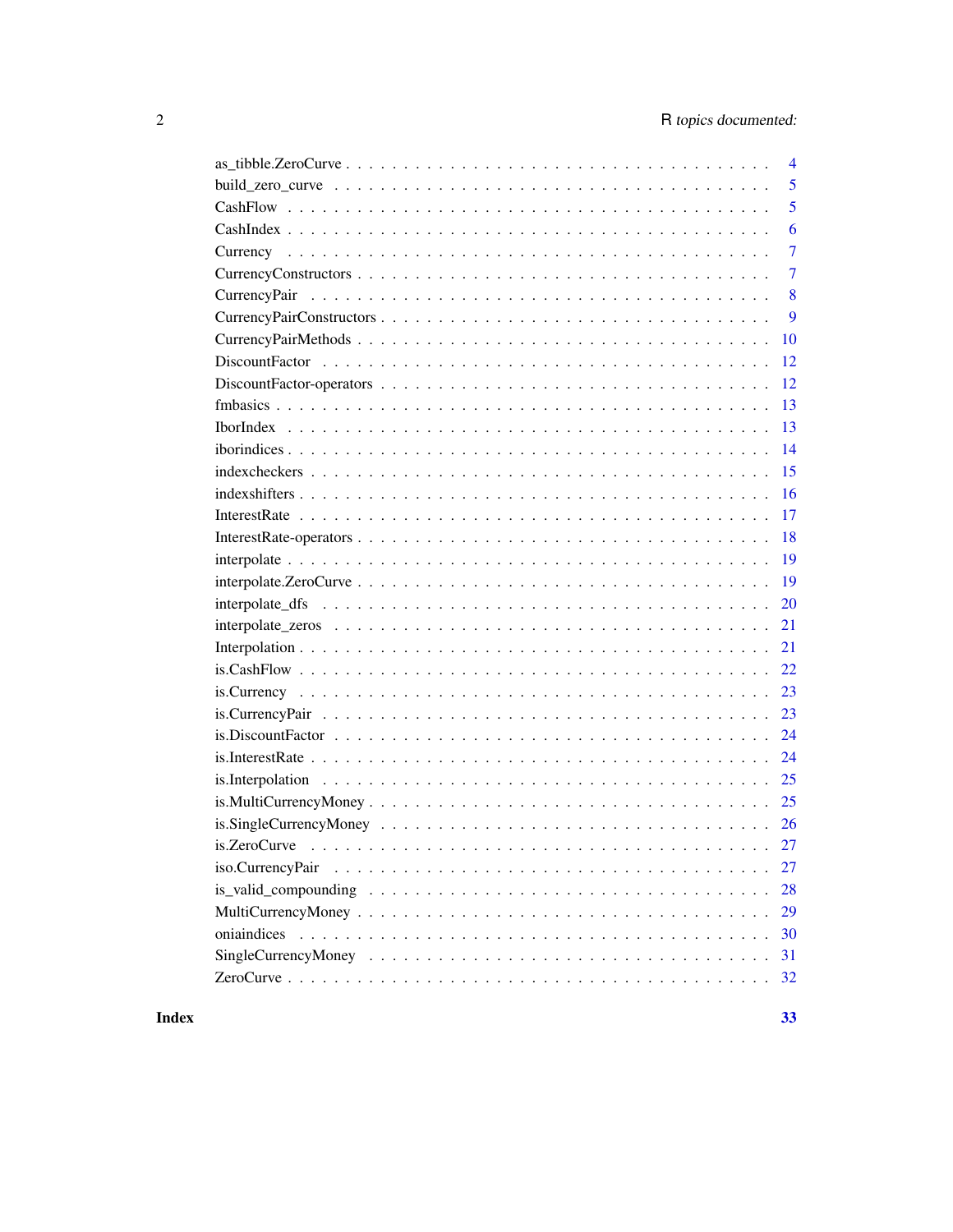<span id="page-2-0"></span>as\_DiscountFactor *Coerce to DiscountFactor*

#### Description

You can coerce objects to the DiscountFactor class using this method.

#### Usage

```
as_DiscountFactor(x, ...)
```
## S3 method for class 'InterestRate' as\_DiscountFactor(x, d1, d2, ...)

### Arguments

|           | object to coerce                                                       |
|-----------|------------------------------------------------------------------------|
| $\ddotsc$ | other parameters passed to methods                                     |
| d1        | a Date vector containing the as of date                                |
| d2        | a Date vector containing the date to which the discount factor applies |
|           |                                                                        |

### Value

a DiscountFactor object

### Examples

```
library("lubridate")
as_DiscountFactor(InterestRate(c(0.04, 0.05), c(2, 4), 'act/365'),
  ymd(20140101), ymd(20150101))
```
as\_InterestRate *Coerce to InterestRate*

### Description

You can coerce objects to the InterestRate class using this method.

#### Usage

```
as_InterestRate(x, ...)
## S3 method for class 'DiscountFactor'
as_InterestRate(x, compounding, day_basis, ...)
## S3 method for class 'InterestRate'
as_InterestRate(x, compounding = NULL,
 day_basis = NULL, ...)
```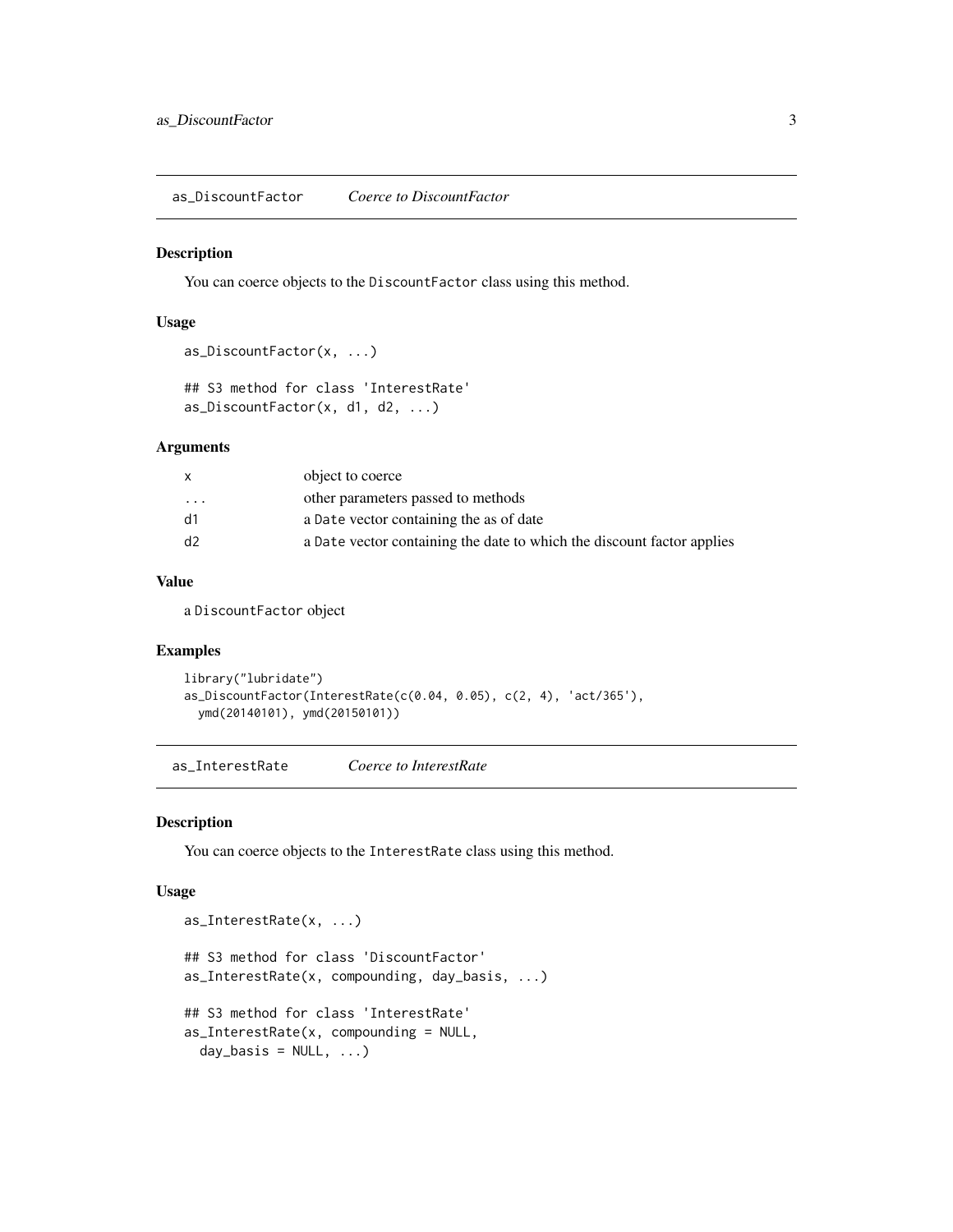### Arguments

| X           | object to coerce                                                                                                 |
|-------------|------------------------------------------------------------------------------------------------------------------|
| $\cdots$    | other parameters passed to methods                                                                               |
| compounding | a numeric vector representing the compounding frequency.                                                         |
| day_basis   | a character vector representing the day basis associated with the interest rate<br>$(see findates::year_frac())$ |

### Value

an InterestRate object

### Examples

```
library("lubridate")
as_InterestRate(DiscountFactor(0.95, ymd(20130101), ymd(20140101)),
  compounding = 2, day_basis = "act/365")
as_InterestRate(InterestRate(c(0.04, 0.05), c(2, 4), 'act/365'),
  compounding = 4, day_basis = 'act/365')
```
as\_tibble.ZeroCurve *ZeroCurve attributes as a data frame*

### Description

Create a tibble that contains the pillar point maturities in years (using the act/365 convention) and the corresponding continuously compounded zero rates.

### Usage

```
## S3 method for class 'ZeroCurve'
as\_tibble(x, \ldots)
```
### Arguments

|          | a ZeroCurve object                                 |
|----------|----------------------------------------------------|
| $\cdots$ | other parameters that are not used by this methods |

### Value

a tibble with two columns named Years and Zeros.

#### See Also

[tibble::tibble\(\)](#page-0-0)

<span id="page-3-0"></span>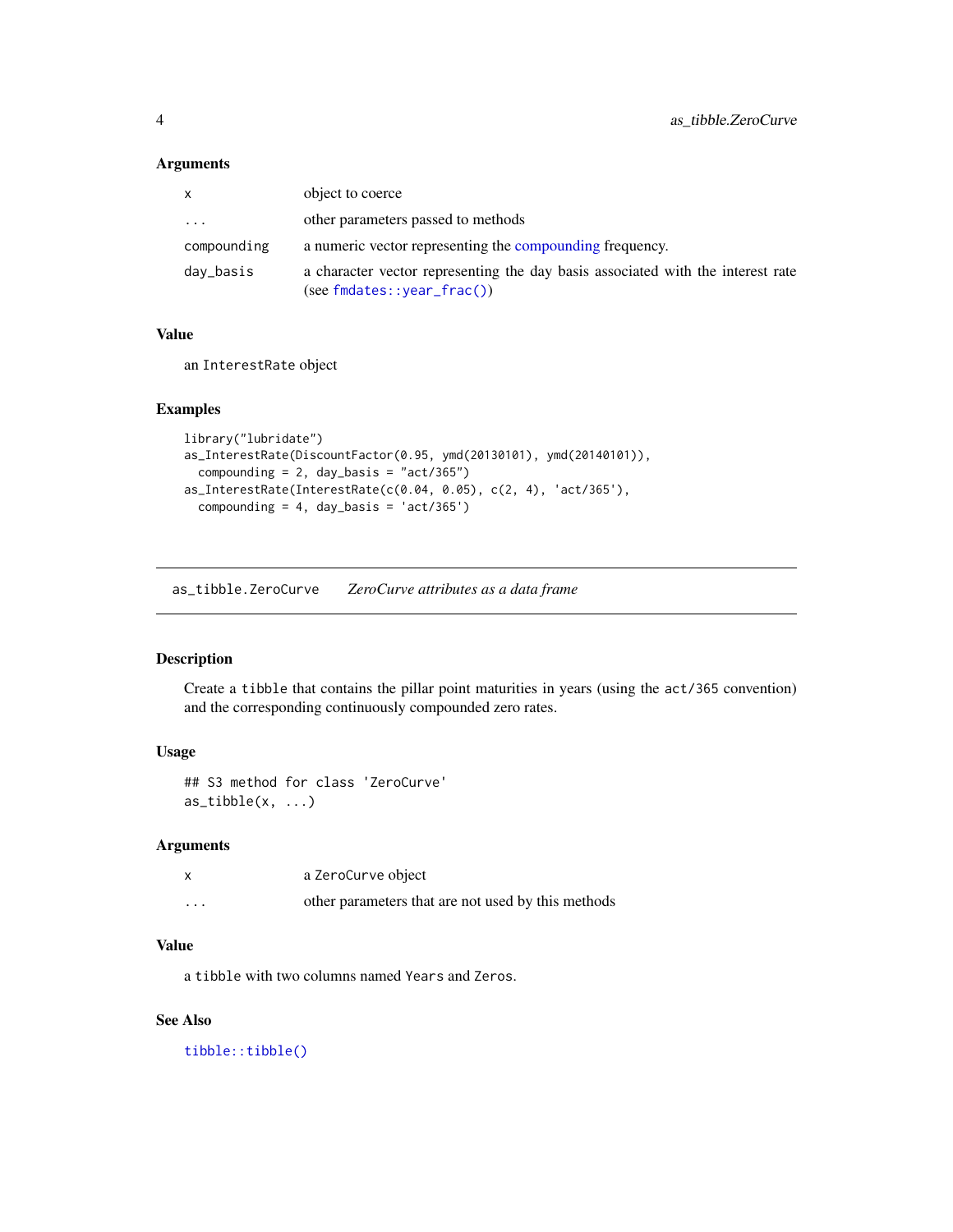### <span id="page-4-0"></span>build\_zero\_curve 5

### Examples

```
library(tibble)
zc <- build_zero_curve()
as_tibble(zc)
```
build\_zero\_curve *Build a* ZeroCurve *from example data set*

### Description

This creates a [ZeroCurve](#page-31-1) object from the example data set zerocurve.csv.

### Usage

```
build_zero_curve(interpolation = NULL)
```
### Arguments

interpolation an Interpolation object

### Value

a ZeroCurve object using data from zerocurve.csv

#### Examples

build\_zero\_curve(LogDFInterpolation())

<span id="page-4-1"></span>CashFlow *Create a CashFlow*

### Description

This allows you to create a CashFlow object.

#### Usage

```
CashFlow(dates, monies)
```
### Arguments

| dates  | a Date vector with either the same length as monies or a vector of length one |
|--------|-------------------------------------------------------------------------------|
|        | that is recycled                                                              |
| monies | a MultiCurrencyMoney object                                                   |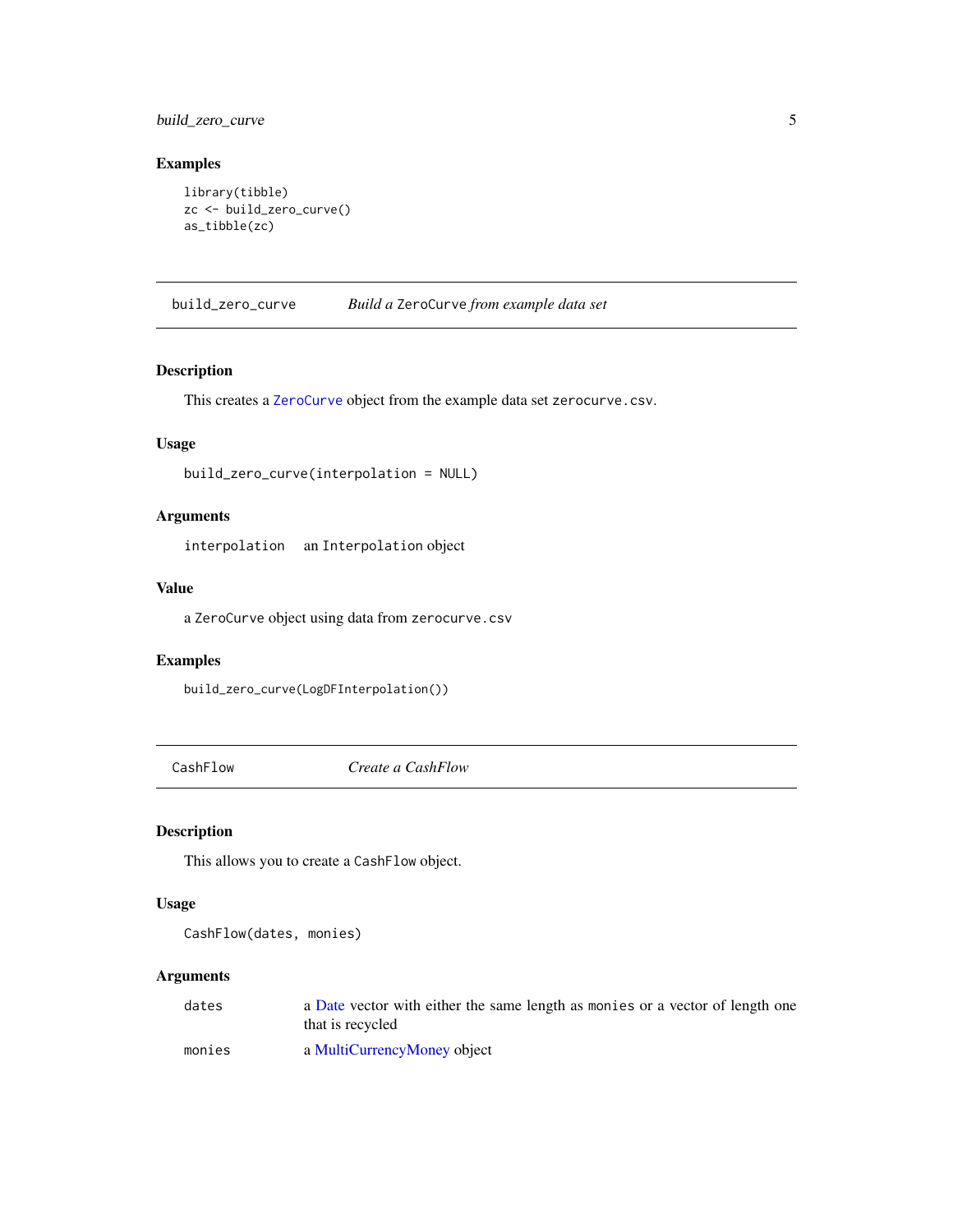### <span id="page-5-0"></span>Value

a CashFlow object that extends [tibble::tibble\(\)](#page-0-0)

### See Also

Other money functions: [MultiCurrencyMoney](#page-28-1), [SingleCurrencyMoney](#page-30-1), [is.CashFlow](#page-21-1), [is.MultiCurrencyMoney](#page-24-1), [is.SingleCurrencyMoney](#page-25-1)

### Examples

```
CashFlow(as.Date("2017-11-15"),
  MultiCurrencyMoney(list(SingleCurrencyMoney(1, AUD())))
)
```
CashIndex *CashIndex class*

### Description

This can be used to represent ONIA like indices (e.g. AONIA, FedFunds) and extends the InterestRateIndex class.

### Usage

```
CashIndex(name, currency, spot_lag, calendar, day_basis, day_convention)
```
### Arguments

| name      | the name of the index as a string                                                       |
|-----------|-----------------------------------------------------------------------------------------|
| currency  | the currency associated with the index as a Currency object                             |
| spot_lag  | the period between the index's fixing and the start of the index's term                 |
| calendar  | the calendar used to determine whether the index fixes on a given date as a<br>Calendar |
| day_basis | the day basis associated with the index $(e.g. "act/365")$                              |
|           | day_convention the day convention associated with the index (e.g. "mf")                 |

#### Value

an object of class CashIndex that inherits from Index

### Examples

```
library(lubridate)
library(fmdates)
# RBA cash overnight rate
CashIndex("AONIA", AUD(), days(0), c(AUSYCalendar()), "act/365", "f")
```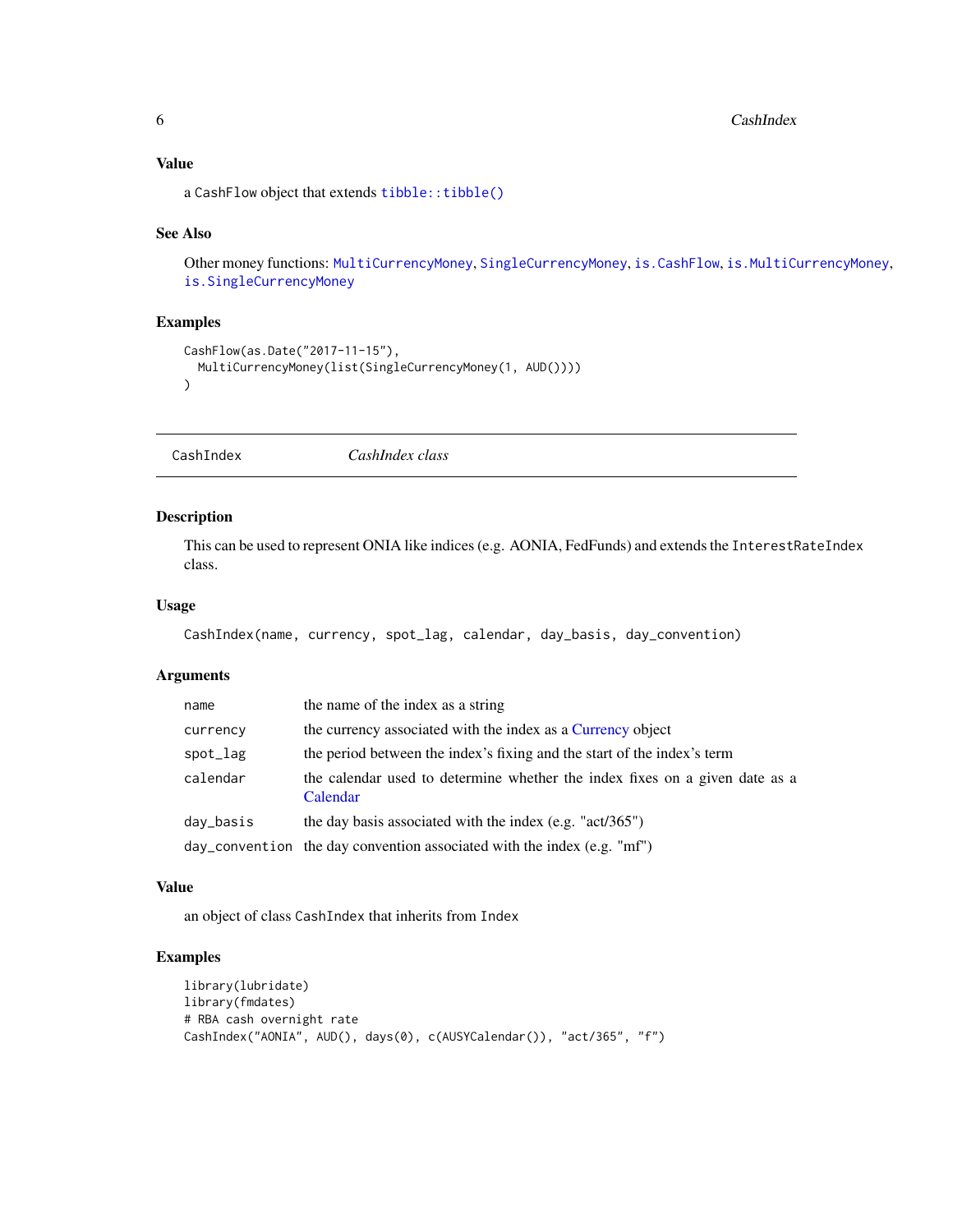<span id="page-6-1"></span><span id="page-6-0"></span>

A currency refers to money in any form when in actual use or circulation, as a medium of exchange, especially circulating paper money. This package includes handy constructors for common currencies.

### Usage

Currency(iso, calendar)

### Arguments

| 1S <sub>0</sub> | a three letter code representing the currency (see ISO4217) |
|-----------------|-------------------------------------------------------------|
| calendar        | a JointCalendar                                             |

### Value

an object of class Currency

### References

[Currency. \(2014, March 3\). In Wikipedia](http://en.wikipedia.org/w/index.php?title=Currency&oldid=598027200)

### See Also

[CurrencyConstructors](#page-6-2)

### Examples

```
library("fmdates")
Currency("AUD", c(AUSYCalendar()))
```
<span id="page-6-2"></span>CurrencyConstructors *Handy Currency constructors*

### Description

These constructors use the following conventions: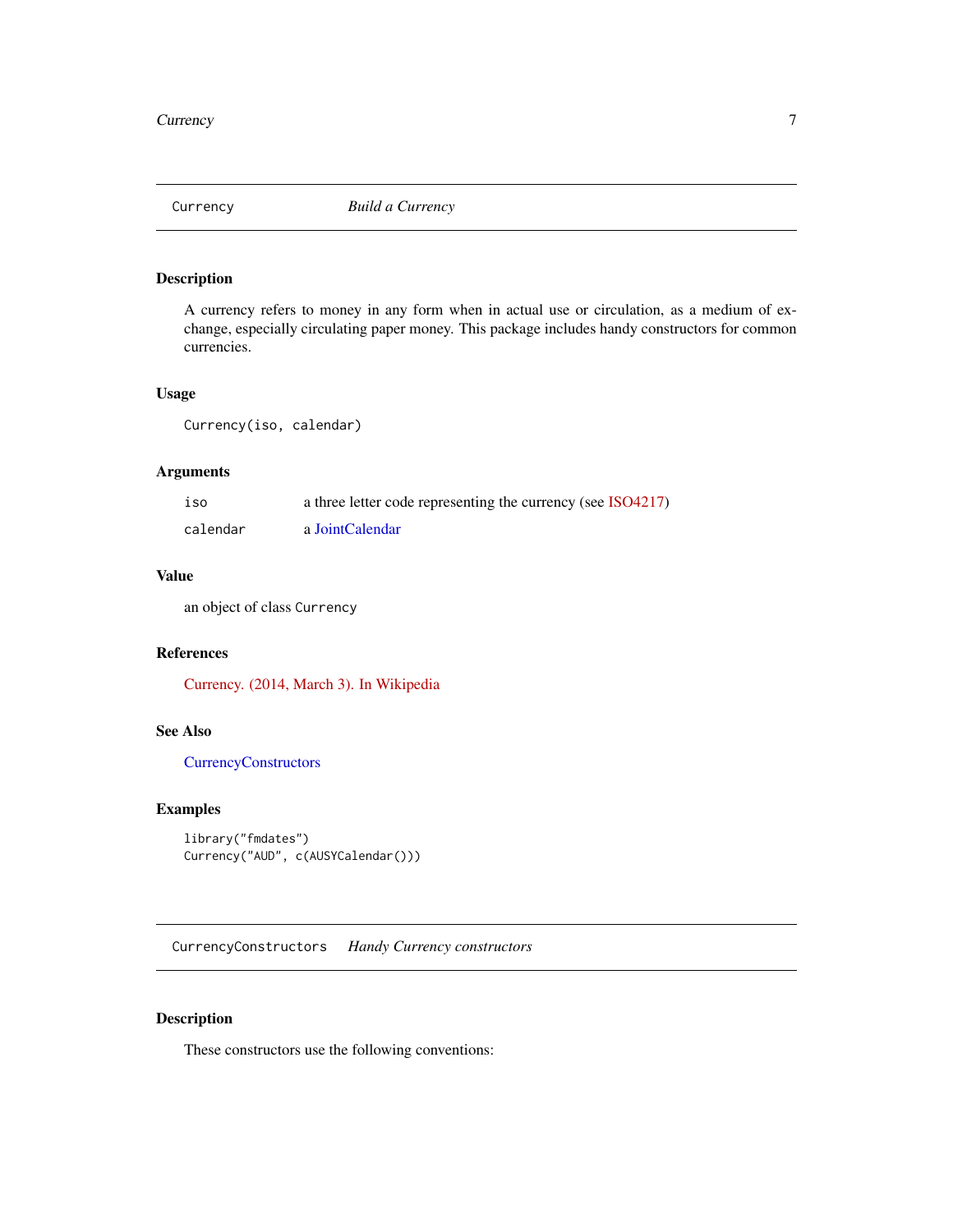### Usage

AUD()

EUR()

- GBP()
- JPY()
- NZD()
- USD()
- CHF()
- HKD()
- NOK()

### Details

| <b>Creator</b> | <b>Joint calendars</b>     |
|----------------|----------------------------|
| AUD()          | AUSYCalendar               |
| EUR()          | EUTACalendar               |
| GBP()          | GBLOCalendar               |
| JPY()          | <b>JPTOCalendar</b>        |
| NZD()          | NZAUCalendar, NZWECalendar |
| USD()          | USNYCalendar               |
| CHF()          | CHZHCalendar               |
| HKD()          | HKHKCalendar               |
| NOK()          | NOOSCalendar               |

### See Also

Other constructors: [CurrencyPairConstructors](#page-8-1), [iborindices](#page-13-1), [oniaindices](#page-29-1)

### Examples

AUD()

CurrencyPair *CurrencyPair class*

<span id="page-7-0"></span>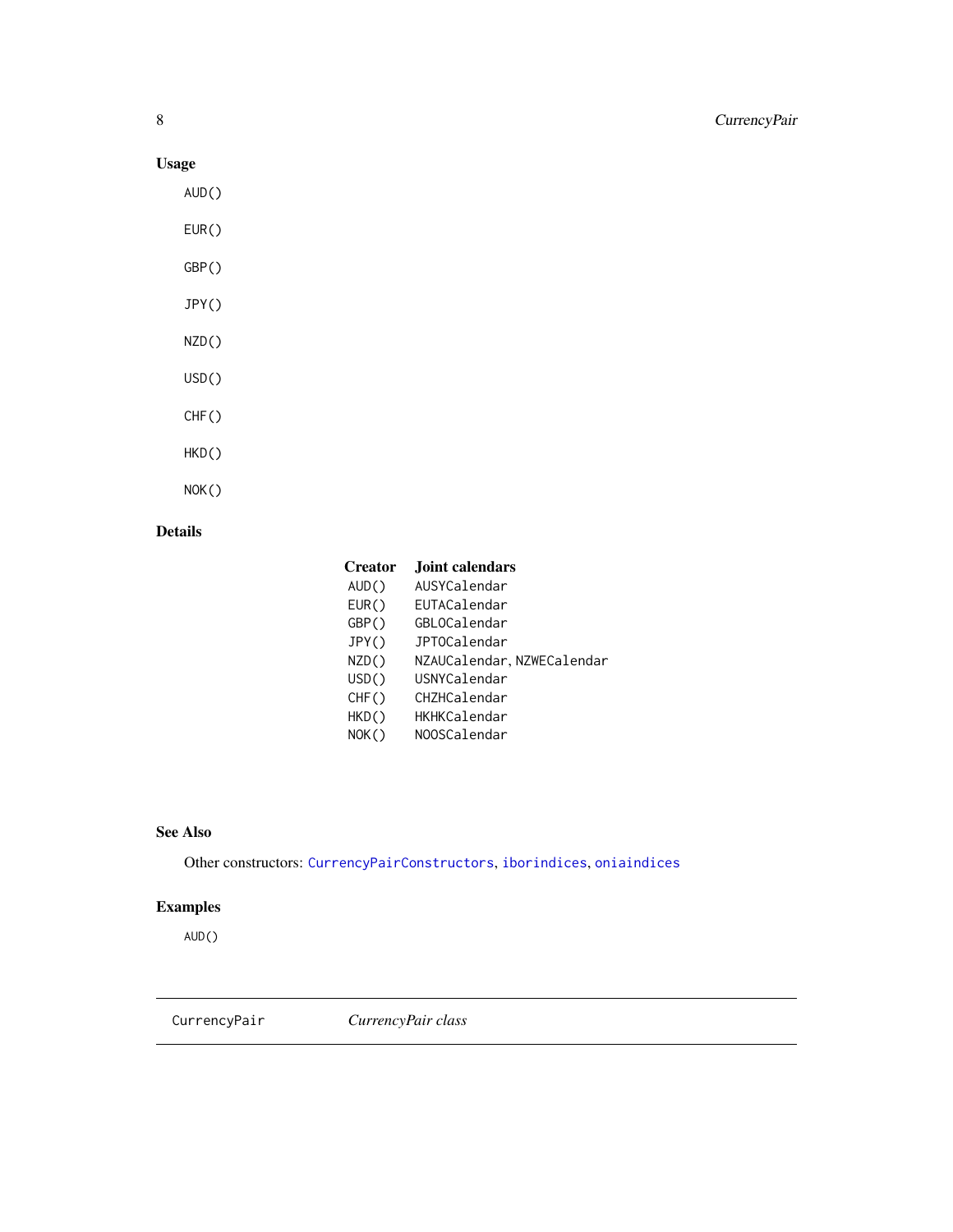### <span id="page-8-0"></span>CurrencyPairConstructors 9

### Description

Create an object of class CurrencyPair

### Usage

```
CurrencyPair(base_ccy, quote_ccy, calendar = NULL)
```
### Arguments

| base_ccy  | a Currency object                                                                                                                                                                               |
|-----------|-------------------------------------------------------------------------------------------------------------------------------------------------------------------------------------------------|
| quote_ccy | a Currency object                                                                                                                                                                               |
| calendar  | a JointCalendar object. Defaults to NULL which sets this to the joint calendar<br>of the two currencies and removes any USNYCalendar object to allow currency<br>pair methods to work correctly |

### Value

a CurrencyPair object

### Examples

```
CurrencyPair(AUD(), USD())
```
<span id="page-8-1"></span>CurrencyPairConstructors

*Handy CurrencyPair constructors*

### Description

These handy CurrencyPair constructors use their [single currency counterparts](#page-6-2) in the obvious fashion.

### Usage

AUDUSD() EURUSD() NZDUSD() GBPUSD() USDJPY() GBPJPY() EURGBP()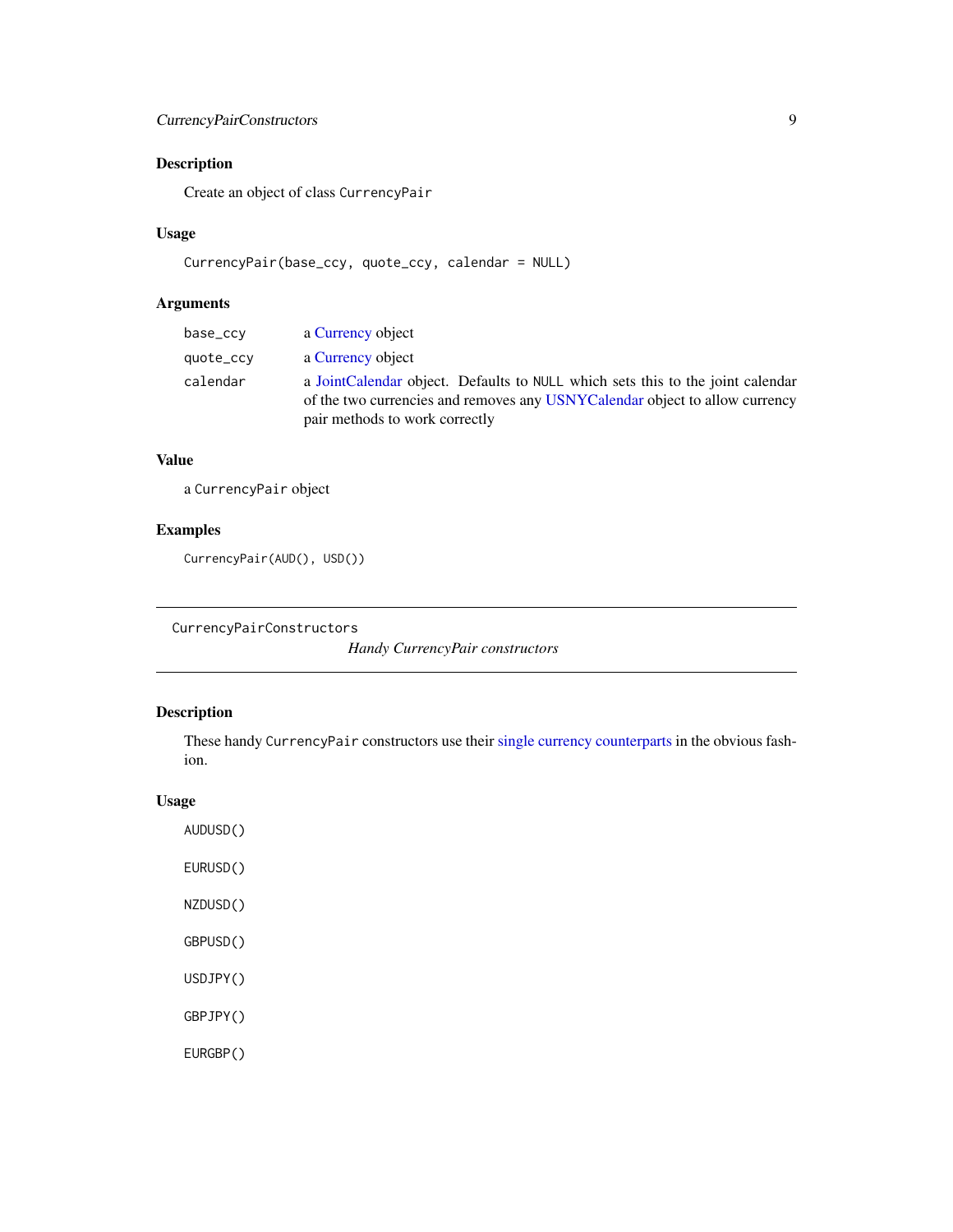AUDNZD()

EURCHF()

USDCHF()

USDHKD()

EURNOK()

USDNOK()

### See Also

Other constructors: [CurrencyConstructors](#page-6-2), [iborindices](#page-13-1), [oniaindices](#page-29-1)

### Examples

AUDUSD()

CurrencyPairMethods *CurrencyPair methods*

### Description

A collection of methods related to currency pairs.

### Usage

 $is_t1(x)$ to\_spot(dates, x) to\_spot\_next(dates, x) to\_forward(dates, tenor, x) to\_today(dates, x) to\_tomorrow(dates, x) to\_fx\_value(dates, tenor, x) invert(x)

<span id="page-9-0"></span>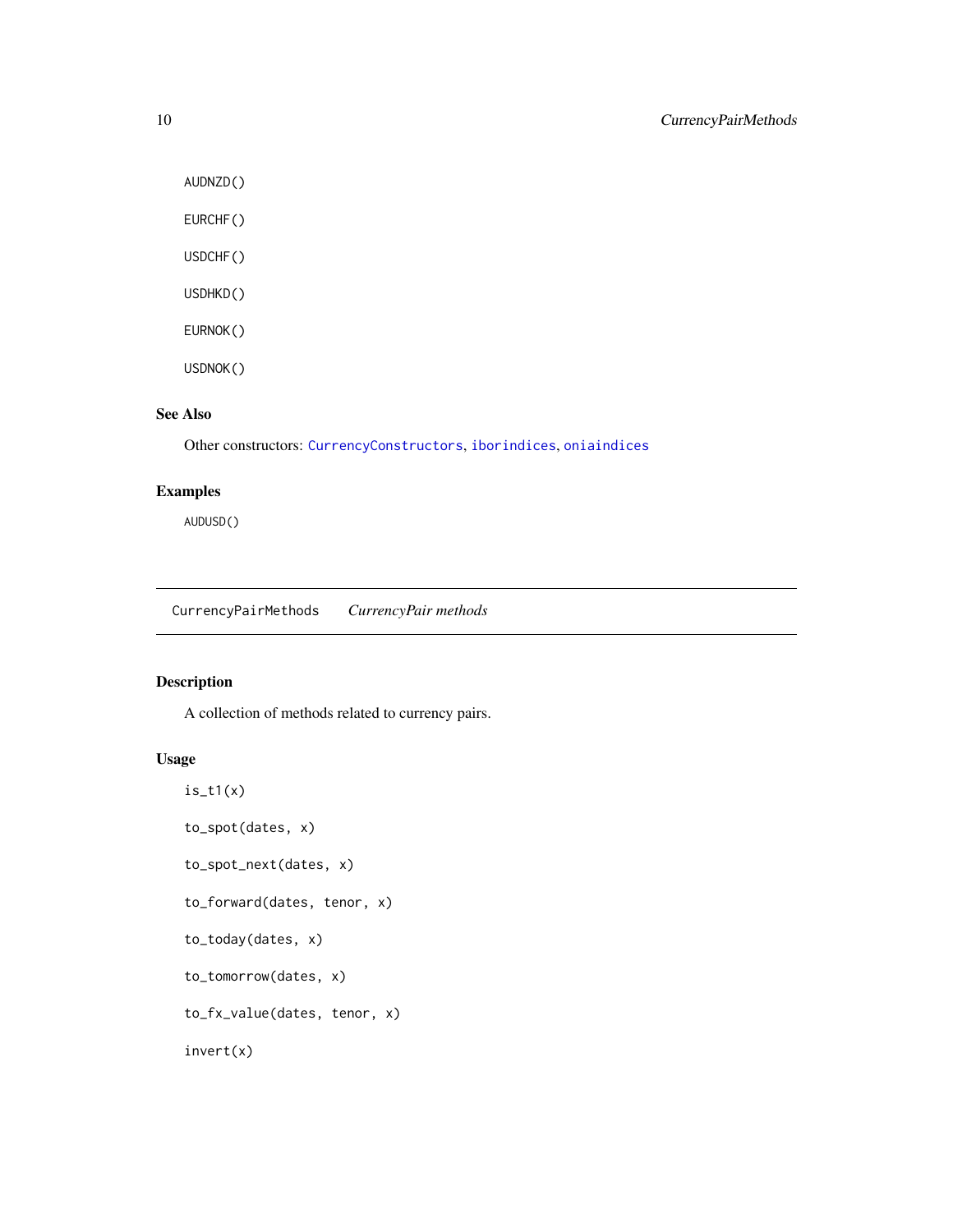### CurrencyPairMethods 11

#### **Arguments**

|       | a CurrencyPair object                                                                                                                                                |
|-------|----------------------------------------------------------------------------------------------------------------------------------------------------------------------|
| dates | a vector of dates from which forward dates are calculated                                                                                                            |
| tenor | the tenor of the value date which can be one of the following: "spot", "spot_next",<br>"today", "tomorrow" and the usual "forward" dates (e.g. lubridate::months(3)) |

### Details

The methods are summarised as follows:

- is\_t1: Returns TRUE if the currency pair settles one good day after trade. This includes the following currencies crossed with the USD: CAD, TRY, PHP, RUB, KZT and PKR
- to\_spot: The spot dates are usually two non-NY good day after today. is\_t1() identifies the pairs whose spot dates are conventionally one good non-NYC day after today. In both cases, if those dates are not a good NYC day, they are rolled to good NYC and non-NYC days using the Following convention.
- to\_spot\_next: The spot next dates are one good NYC and non-NYC day after spot rolled using the Following convention if necessary.
- to\_forward: Forward dates are determined using the calendar's shift() method rolling bad NYC and non-NYC days using the Following convention. The end-to-end convention applies.
- to\_today: Today is simply dates which are good NYC and non-NYC days. Otherwise today is undefined and returns NA.
- to\_tomorrow: Tomorrow is one good NYC and non-NYC day except where that is on or after spot. In that case, is is undefined and returns NA.
- to\_value: Determine common value dates. The supported value date tenors are: "spot", "spot\_next", "today", "tomorrow" and the usual "forward" dates (e.g. lubridate::months(3)).
- invert: Inverts the currency pair and returns new CurrencyPair object.
- is.CurrencyPair: Returns TRUE if x inherits from the CurrencyPair class; otherwise FALSE

#### Examples

```
library(lubridate)
is_t1(AUDUSD())
dts <- lubridate::ymd(20170101) + lubridate::days(0:30)
to_spot(dts, AUDUSD())
to_spot_next(dts, AUDUSD())
to_today(dts, AUDUSD())
to_tomorrow(dts, AUDUSD())
to_fx_value(dts, months(3), AUDUSD())
```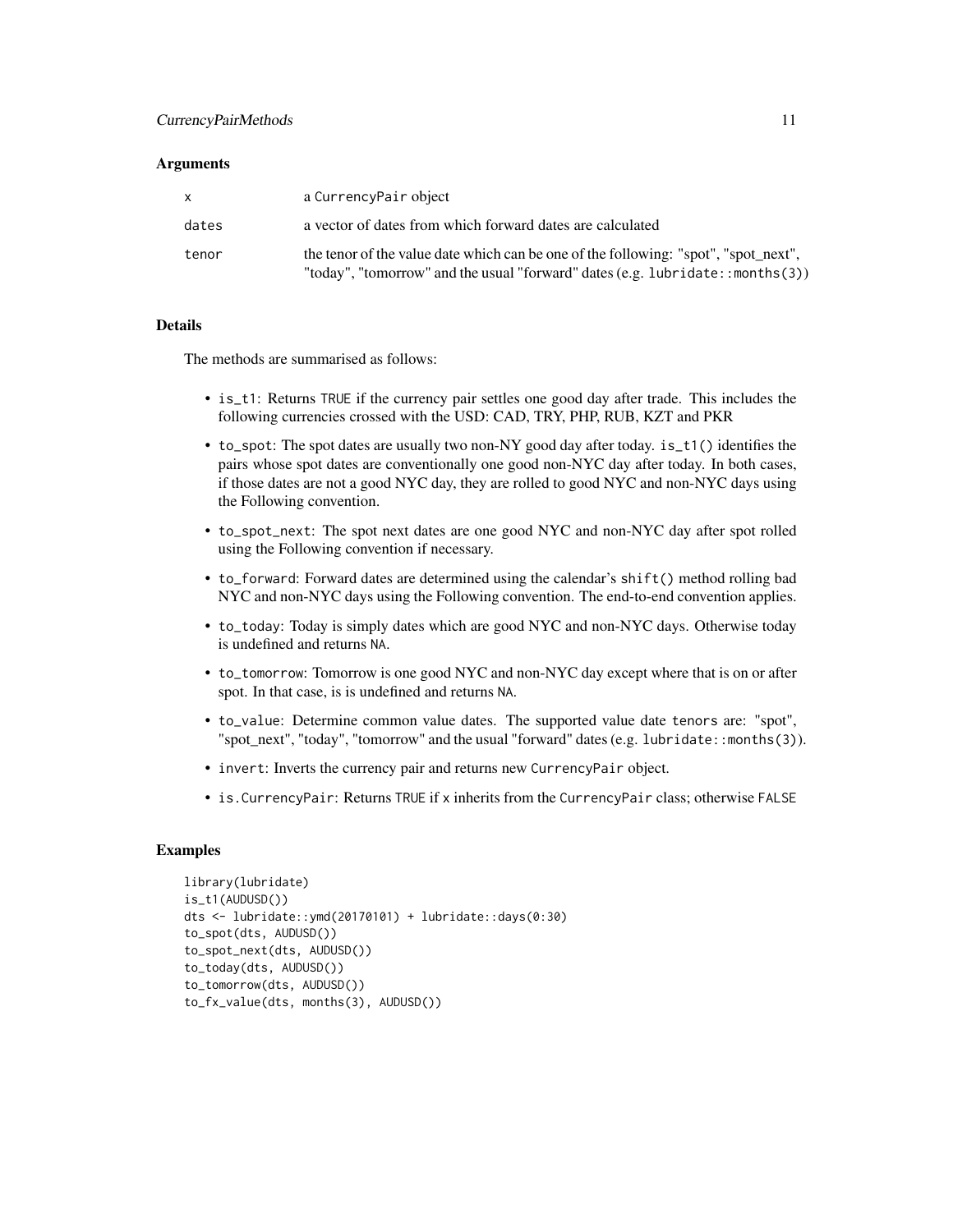<span id="page-11-1"></span><span id="page-11-0"></span>DiscountFactor *DiscountFactor class*

### Description

The DiscountFactor class is designed to represent discount factors. Checks whether: d1 is less than d2, elementwise, and that both are Date vectors; and value is greater than zero and is a numeric vector. An error is thrown if any of these are not true. The elements of each argument are recycled such that each resulting vectors have equivalent lengths.

#### Usage

```
DiscountFactor(value, d1, d2)
```
### Arguments

| value | a numeric vector containing discount factor values. Must be greater than zero |
|-------|-------------------------------------------------------------------------------|
| d1    | a Date vector containing the as of date                                       |
| d2    | a Date vector containing the date to which the discount factor applies        |

### Value

a (vectorised) DiscountFactor object

### Examples

```
library("lubridate")
df <- DiscountFactor(c(0.95, 0.94, 0.93), ymd(20130101), ymd(20140101, 20150101))
as_InterestRate(df, 2, "act/365")
```
DiscountFactor-operators

DiscountFactor *operations*

### Description

A number of different operations can be performed on or with [DiscountFactor](#page-11-1) objects. Methods have been defined for base package generic operations including arithmetic and comparison.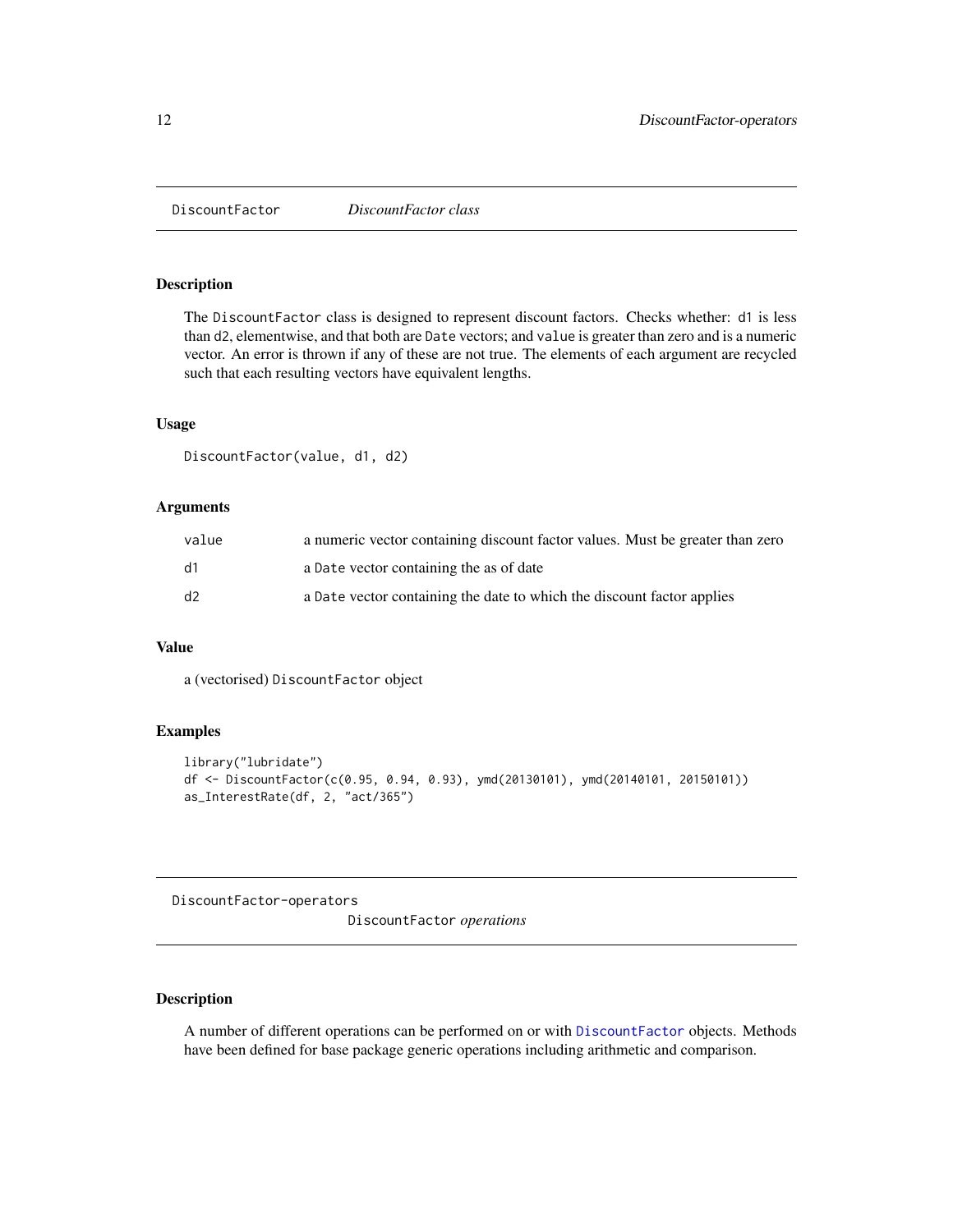#### <span id="page-12-0"></span>fmbasics 13

### Details

The operations are:

- c: concatenates a vector of DiscountFactor objects
- [: extract parts of a DiscountFactor vector
- [<-: replace parts of a DiscountFactor vector
- rep: repeat a DiscountFactor object
- length: determines the length of a DiscountFactor vector
- \*: multiplication of DiscountFactor objects. The end date of the first discount factor object must be equivalent to the start date of the second (or vice versa). Arguments are recycled as necessary.
- /: division of DiscountFactor objects. The start date date of both arguments must be the same. Arguments are recycled as necessary.
- $\langle \rangle$ ,  $\langle \rangle$ ,  $\langle \rangle$ ,  $\langle \rangle$ ,  $\langle \rangle$ ,  $\langle \rangle$ ,  $\langle \rangle$ . It is the standard way on the discount factor field.

fmbasics *fmbasics: Financial Market Building Blocks*

#### Description

Implements basic financial market objects like currencies, currency pairs, interest rates and interest rate indices. You will be able to use Benchmark instances of these objects which have been defined using their most common conventions or those defined by International Swap Dealer Association legal documentation.

IborIndex *IborIndex class*

#### Description

This can be used to represent IBOR like indices (e.g. LIBOR, BBSW, CDOR) and extends the Index class.

#### Usage

IborIndex(name, currency, tenor, spot\_lag, calendar, day\_basis, day\_convention, is\_eom)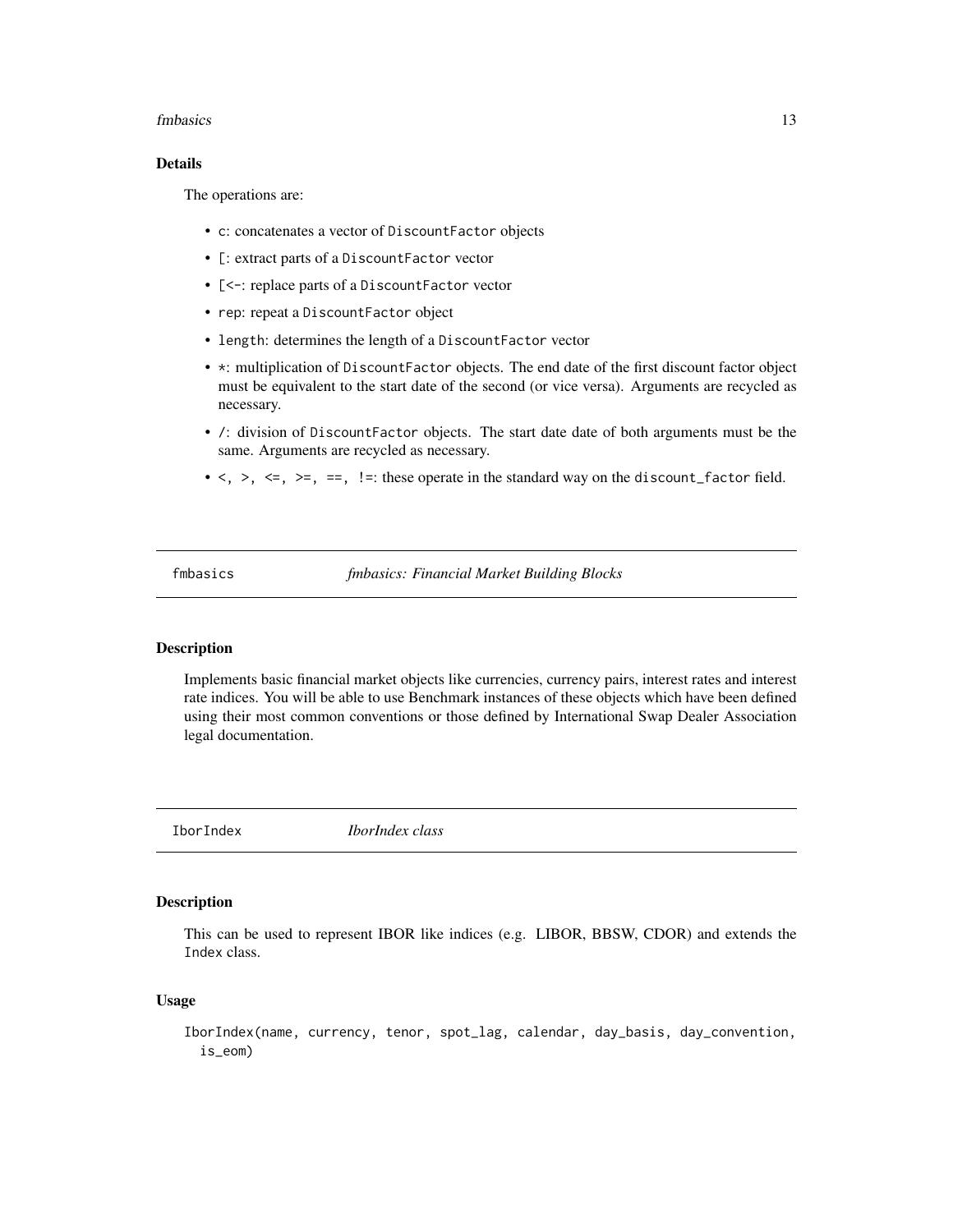### Arguments

| name      | the name of the index as a string                                                                           |
|-----------|-------------------------------------------------------------------------------------------------------------|
| currency  | the currency associated with the index as a Currency object                                                 |
| tenor     | the term of the index as a period                                                                           |
| spot_lag  | the period between the index's fixing and the start of the index's term                                     |
| calendar  | the calendar used to determine whether the index fixes on a given date as a<br>Calendar                     |
| day_basis | the day basis associated with the index $(e.g. "act/365")$                                                  |
|           | day_convention the day convention associated with the index (e.g. "mf")                                     |
| is_eom    | a flag indicating whether or not the maturity date of the index is subject to the<br>end-to-end convention. |

### Value

an object of class IborIndex that inherits from Index

### Examples

```
library(lubridate)
library(fmdates)
# 3m AUD BBSW
IborIndex("BBSW", AUD(), months(3), days(0), c(AUSYCalendar()),
  "act/365", "ms", FALSE)
```
<span id="page-13-1"></span>iborindices *Standard IBOR*

### Description

These functions create commonly used IBOR indices with standard market conventions.

### Usage

```
AUDBBSW(tenor)
```

```
AUDBBSW1b(tenor)
```

```
EURIBOR(tenor)
```
GBPLIBOR(tenor)

JPYLIBOR(tenor)

JPYTIBOR(tenor)

<span id="page-13-0"></span>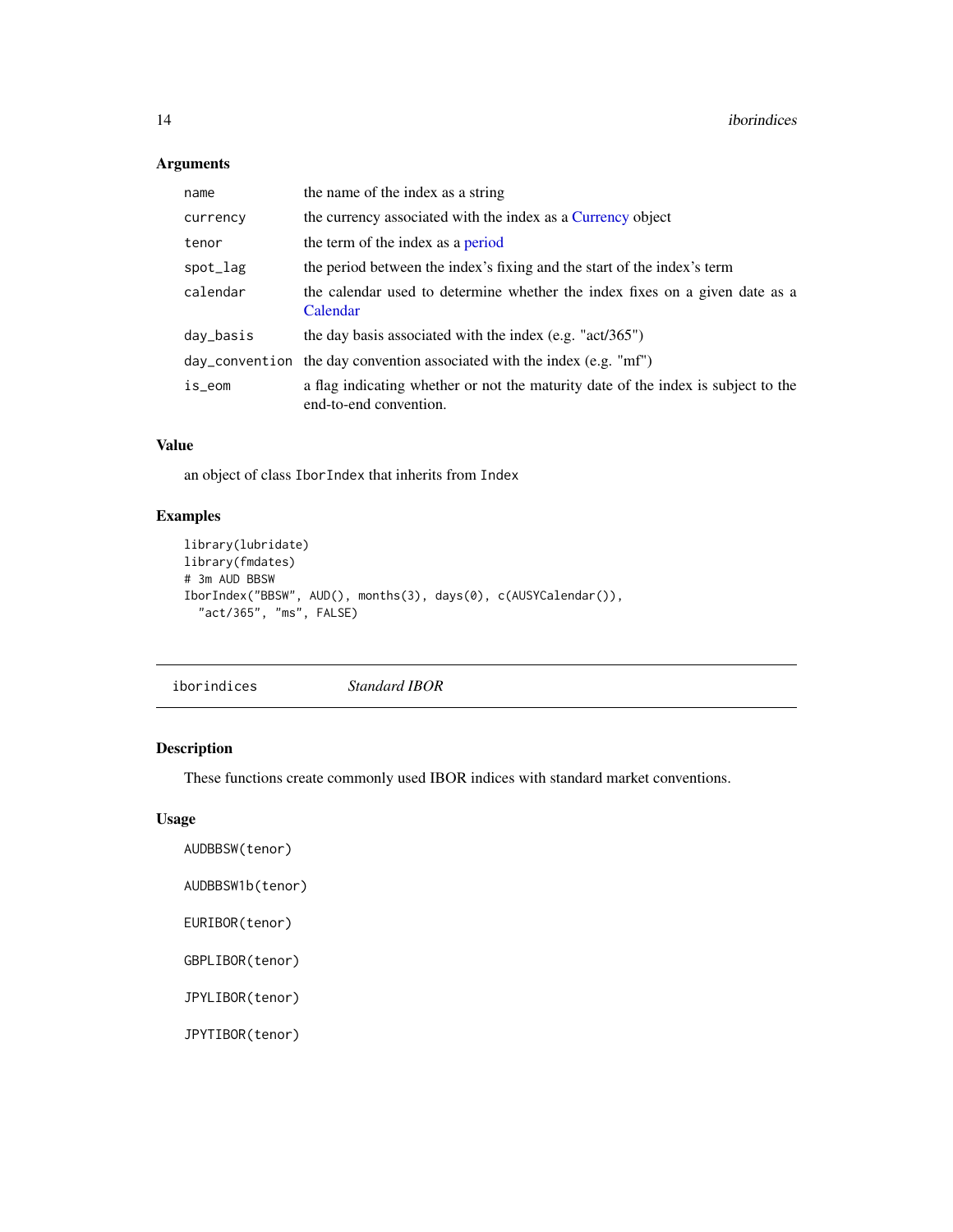### <span id="page-14-0"></span>indexcheckers 15

NZDBKBM(tenor)

USDLIBOR(tenor)

CHFLIBOR(tenor)

HKDHIBOR(tenor)

NOKNIBOR(tenor)

#### Arguments

tenor the tenor of the IBOR index (e.g. months(3))

### Details

The key conventions are tabulated below.

| Creator           | Spot lag (days) | <b>Fixing calendars</b>    | Day basis | Day convention | <b>EOM</b>   |
|-------------------|-----------------|----------------------------|-----------|----------------|--------------|
| AUDBBSW()         | $\theta$        | AUSYCalendar               | act/365   | ms             | <b>FALSE</b> |
| EURIBOR()         | 2               | <b>EUTACalendar</b>        | act/360   | mf             | <b>TRUE</b>  |
| GBPLIBOR()        | $\theta$        | <b>GBLOCalendar</b>        | act/365   | mf             | <b>TRUE</b>  |
| <b>JPYLIBOR()</b> | 2               | <b>GBLOCalendar</b>        | act/360   | mf             | <b>TRUE</b>  |
| <b>JPYTIBOR()</b> | 2               | <b>JPTOCalendar</b>        | act/365   | mf             | <b>FALSE</b> |
| NZDBKBM()         | $\theta$        | NZWECalendar, NZAUCalendar | act/365   | mf             | <b>FALSE</b> |
| USDLIBOR()        | 2               | USNYCalendar, GBLOCalendar | act/360   | mf             | <b>TRUE</b>  |
| CHFLIBOR()        | 2               | <b>GBLOCalendar</b>        | act/360   | mf             | <b>TRUE</b>  |
| HKDHIBOR()        | $\theta$        | <b>HKHKCalendar</b>        | act/365   | mf             | <b>FALSE</b> |
| NOKNIBOR()        | 2               | <b>NOOSCalendar</b>        | act/360   | mf             | <b>FALSE</b> |
|                   |                 |                            |           |                |              |

There are some nuances to this. Sub-1m LIBOR and TIBOR spot lags are zero days (excepting spot-next rates) and use the following day convention and the overnight USDLIBOR index uses both USNYCalendar and GBLOCalendar calendars.

#### References

[BBSW](http://www.asx.com.au/documents/products/bbsw-conventions.pdf) [EURIBOR](http://www.emmi-benchmarks.eu/assets/files/Euribor_tech_features.pdf) [ICE LIBOR](https://www.theice.com/iba/libor) [BBA LIBOR](http://www.bbalibor.com/technical-aspects/fixing-value-and-maturity) [TIBOR](http://www.jbatibor.or.jp/english/public/pdf/JBA%20TIBOR%20Operational%20RulesE.pdf) [NZD BKBM](http://www.nzfma.org/includes/download.aspx?ID=130053) [OpenGamma Interest Rate In](http://opnga.ma/conventions)[struments and Market Conventions Guide](http://opnga.ma/conventions) [HKD HIBOR](https://bank.hangseng.com/1/2/rates/hibor)

#### See Also

Other constructors: [CurrencyConstructors](#page-6-2), [CurrencyPairConstructors](#page-8-1), [oniaindices](#page-29-1)

indexcheckers *Index class checkers*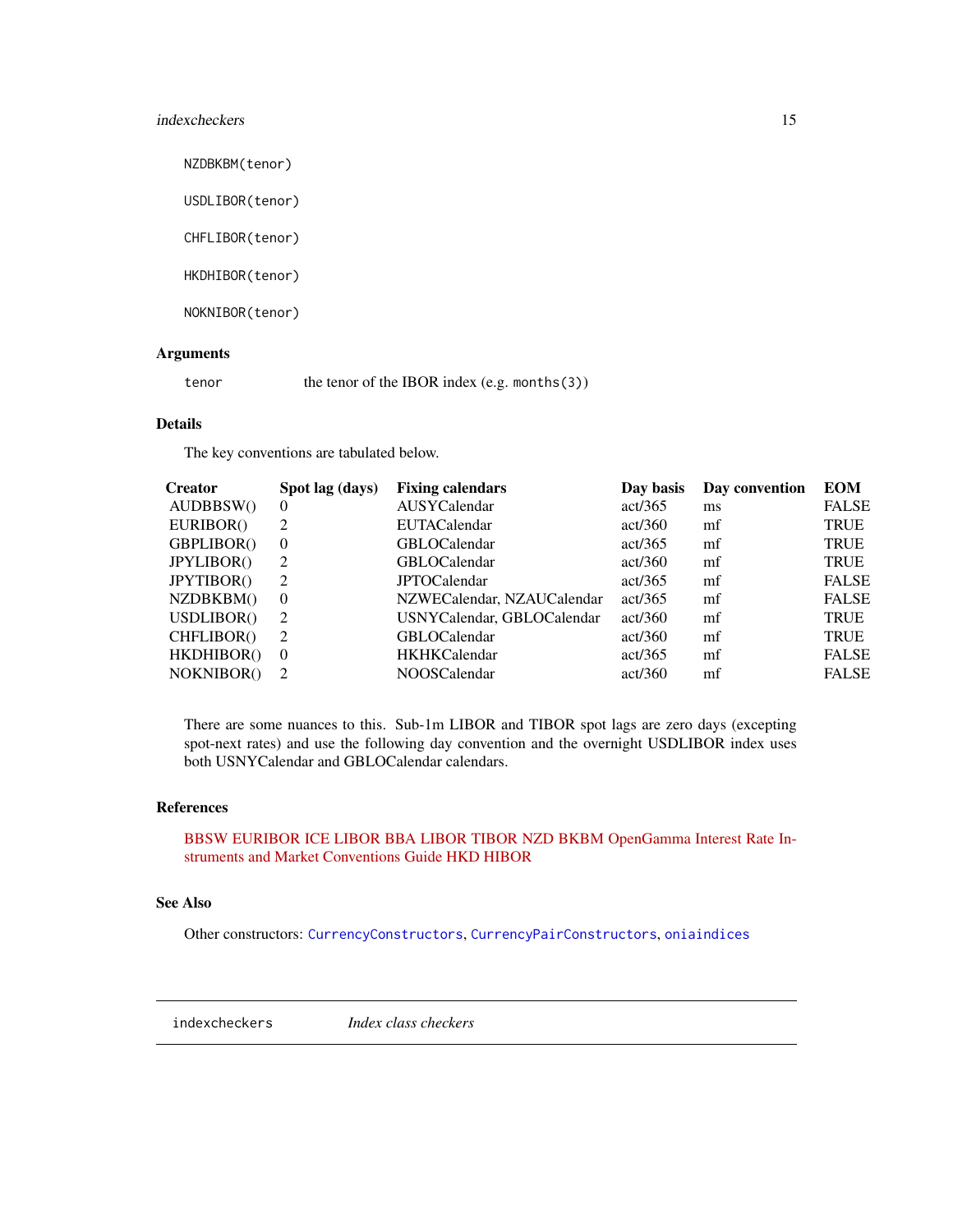Index class checkers

### Usage

is.Index(x)

is.IborIndex(x)

is.CashIndex(x)

### Arguments

x an object

### Value

TRUE if object inherits from tested class

### Examples

```
is.Index(AONIA())
is.CashIndex(AONIA())
is.IborIndex(AONIA())
```
indexshifters *Index date shifters*

### Description

A collection of methods that shift dates according to index conventions.

#### Usage

```
to_reset(dates, index)
to_value(dates, index)
to_maturity(dates, index)
## Default S3 method:
to_reset(dates, index)
## Default S3 method:
to_value(dates, index)
## Default S3 method:
to_maturity(dates, index)
```
<span id="page-15-0"></span>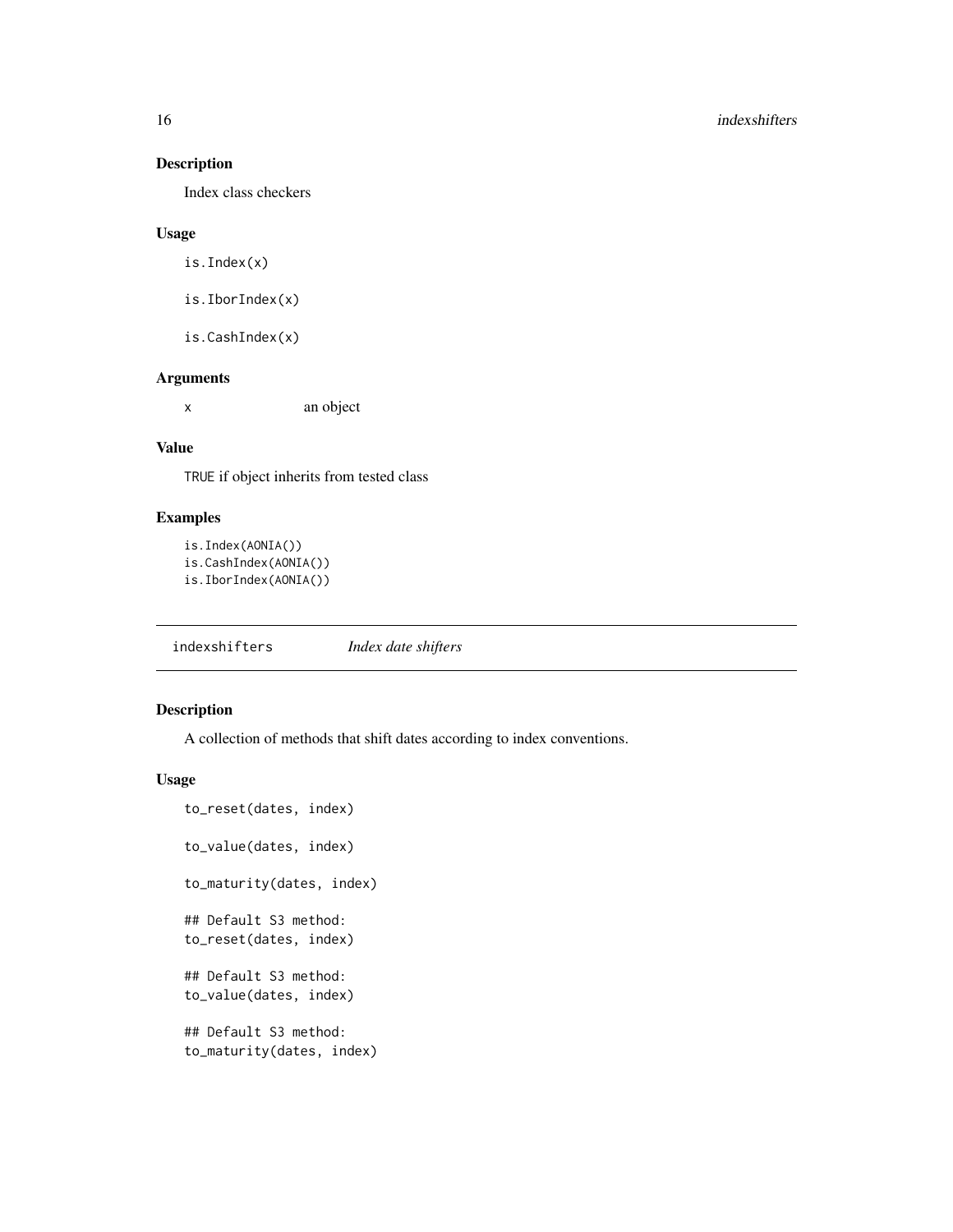#### <span id="page-16-0"></span>InterestRate 17

#### **Arguments**

| dates | a vector of dates to shift                                   |
|-------|--------------------------------------------------------------|
| index | an instance of an object that inherits from the Index class. |

### Details

The following describes the default methods. to\_reset() treats the input dates as value dates and shifts these to the corresponding reset or fixing dates using the index's spot lag; to\_value() treats the input dates as reset or fixing dates and shifts them to the corresponding value dates using the index's spot lag; and to\_maturity() treats the input dates as value dates and shifts these to the index's corresponding maturity date using the index's tenor.

#### Value

a vector of shifted dates

### Examples

```
library(lubridate)
to_reset(ymd(20170101) + days(0:30), AUDBBSW(months(3)))
to_value(ymd(20170101) + days(0:30), AUDBBSW(months(3)))
to_maturity(ymd(20170101) + days(0:30), AUDBBSW(months(3)))
```
<span id="page-16-1"></span>InterestRate *InterestRate class*

#### Description

The InterestRate class is designed to represent interest rates. Checks whether: the day\_basis is valid; and the compounding is valid. An error is thrown if any of these are not true. The elements of each argument are recycled such that each resulting vectors have equivalent lengths.

#### Usage

```
InterestRate(value, compounding, day_basis)
```
#### Arguments

| value       | a numeric vector containing interest rate values (as decimals).                                                      |
|-------------|----------------------------------------------------------------------------------------------------------------------|
| compounding | a numeric vector representing the compounding frequency.                                                             |
| day_basis   | a character vector representing the day basis associated with the interest rate<br>$(see \, findates::year\_frac())$ |

### Value

a vectorised InterestRate object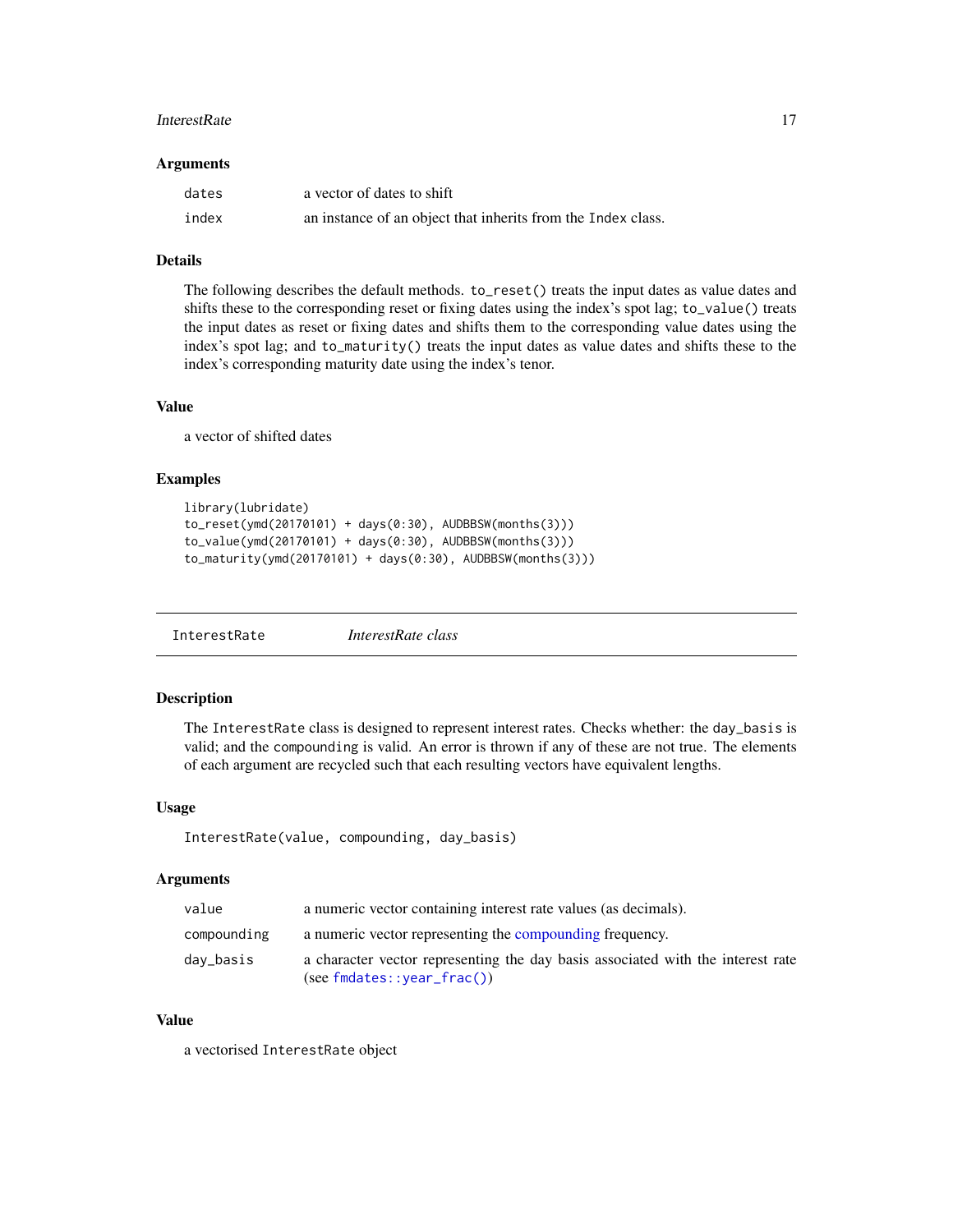### Examples

```
library("lubridate")
InterestRate(c(0.04, 0.05), c(2, 4), 'act/365')
rate <- InterestRate(0.04, 2, 'act/365')
as_DiscountFactor(rate, ymd(20140101), ymd(20150101))
as_InterestRate(rate, compounding = 4, day_basis = 'act/365')
```
InterestRate-operators

InterestRate *operations*

#### Description

A number of different operations can be performed on or with [InterestRate](#page-16-1) objects. Methods have been defined for base package generic operations including arithmetic and comparison.

#### Details

The operations are:

- c: concatenates a vector of InterestRate objects
- [: extract parts of a InterestRate vector
- [<-: replace parts of a InterestRate vector
- rep: repeat a InterestRate object
- length: determines the length of a InterestRate vector
- +, -: addition/subtraction of InterestRate objects. Where two InterestRate objects are added/subtracted, the second is first converted to have the same compounding and day basis frequency as the first. Numeric values can be added/subtracted to/from an InterestRate object by performing the operation directly on the rate field. Arguments are recycled as necessary.
- \*: multiplication of InterestRate objects. Where two InterestRate objects are multiplied, the second is first converted to have the same compounding and day basis frequency as the first. Numeric values can be multiplied to an InterestRate object by performing the operation directly on the rate field. Arguments are recycled as necessary.
- /: division of InterestRate objects. Where two InterestRate objects are divided, the second is first converted to have the same compounding and day basis frequency as the first. Numeric values can divide an InterestRate object by performing the operation directly on the rate field. Arguments are recycled as necessary.
- $\langle \rangle$ ,  $\langle \rangle$ ,  $\langle \rangle$  =,  $\langle \rangle$  =; these operate in the standard way on the rate field, and if necessary, the second InterestRate object is converted to have the same compounding and day basis frequency as the first.

<span id="page-17-0"></span>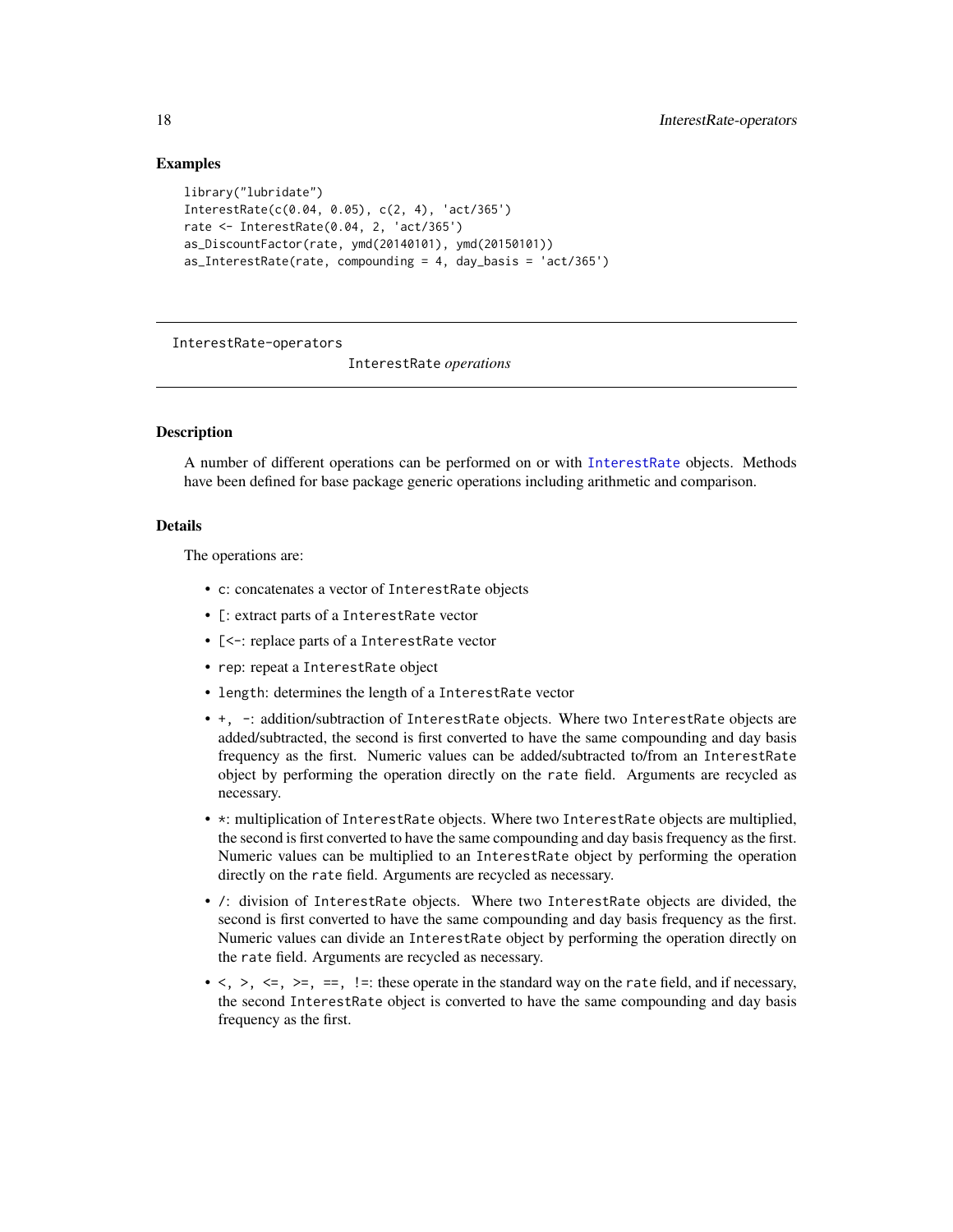<span id="page-18-2"></span><span id="page-18-0"></span>

Interpolate values from an object

#### Usage

interpolate(x, ...)

### Arguments

|                         | the object to interpolate.                                  |
|-------------------------|-------------------------------------------------------------|
| $\cdot$ $\cdot$ $\cdot$ | other parameters that defines how to interpolate the object |

### Value

an interpolated value or set of values

### See Also

Other interpolate functions: [interpolate.ZeroCurve](#page-18-1), [interpolate\\_dfs](#page-19-1), [interpolate\\_zeros](#page-20-1)

<span id="page-18-1"></span>interpolate.ZeroCurve *Interpolate a* ZeroCurve

### Description

There are two key interpolation schemes available in the stats package: constant and linear interpolation via [stats::approxfun\(\)](#page-0-0) and spline interpolation via [stats::splinefun\(\)](#page-0-0). The interpolate() method is a simple wrapper around these methods that are useful for the purposes of interpolation financial market objects like zero coupon interest rate curves.

#### Usage

```
## S3 method for class 'ZeroCurve'
interpolate(x, at, ...)
```
#### Arguments

|         | a ZeroCurve object                                                                             |
|---------|------------------------------------------------------------------------------------------------|
| at      | a non-negative numeric vector representing the years at which to interpolate the<br>zero curve |
| $\cdot$ | unused in this method                                                                          |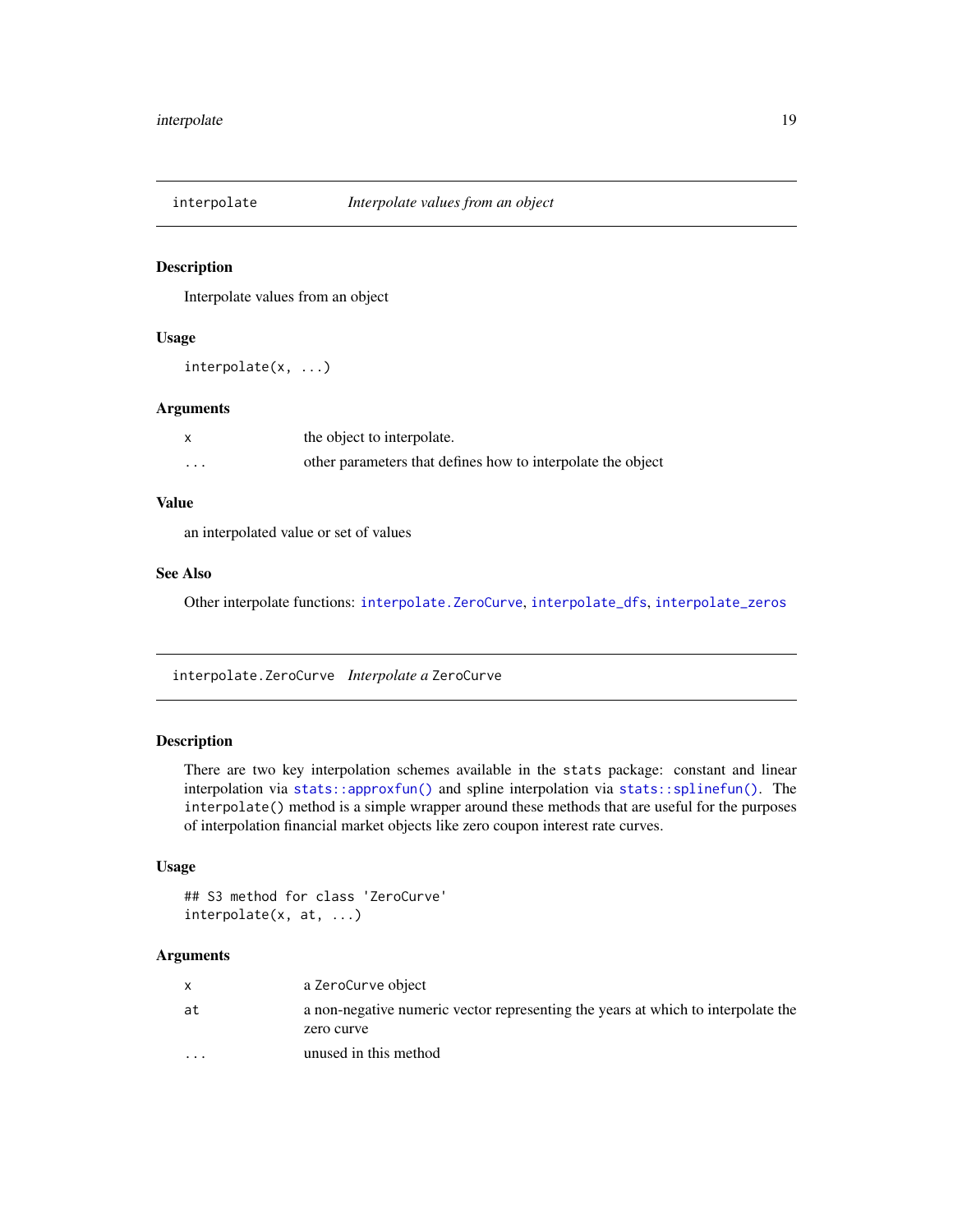<span id="page-19-0"></span>a numeric vector of zero rates (continuously compounded, act/365)

#### See Also

Other interpolate functions: [interpolate\\_dfs](#page-19-1), [interpolate\\_zeros](#page-20-1), [interpolate](#page-18-2)

#### Examples

```
zc <- build_zero_curve(LogDFInterpolation())
interpolate(zc, c(1.5, 3))
```
<span id="page-19-1"></span>interpolate\_dfs *Interpolate forward rates and discount factors*

### Description

This interpolates forward rates and forward discount factors from either a [ZeroCurve](#page-31-1) or some other object that contains such an object.

#### Usage

```
interpolate_dfs(x, from, to, ...)
interpolate_fwds(x, from, to, ...)
## S3 method for class 'ZeroCurve'
interpolate_fwds(x, from, to, ...)
## S3 method for class 'ZeroCurve'
interpolate_dfs(x, from, to, ...)
```
#### Arguments

| X                       | the object to interpolate                                  |
|-------------------------|------------------------------------------------------------|
| from                    | a Date vector representing the start of the forward period |
| to                      | a Date vector representing the end of the forward period   |
| $\cdot$ $\cdot$ $\cdot$ | further arguments passed to specific methods               |

#### Value

interpolate\_dfs returns a [DiscountFactor](#page-11-1) object of forward discount factors while interpolate\_fwds returns an [InterestRate](#page-16-1) object of interpolated simply compounded forward rates.

#### See Also

Other interpolate functions: [interpolate.ZeroCurve](#page-18-1), [interpolate\\_zeros](#page-20-1), [interpolate](#page-18-2)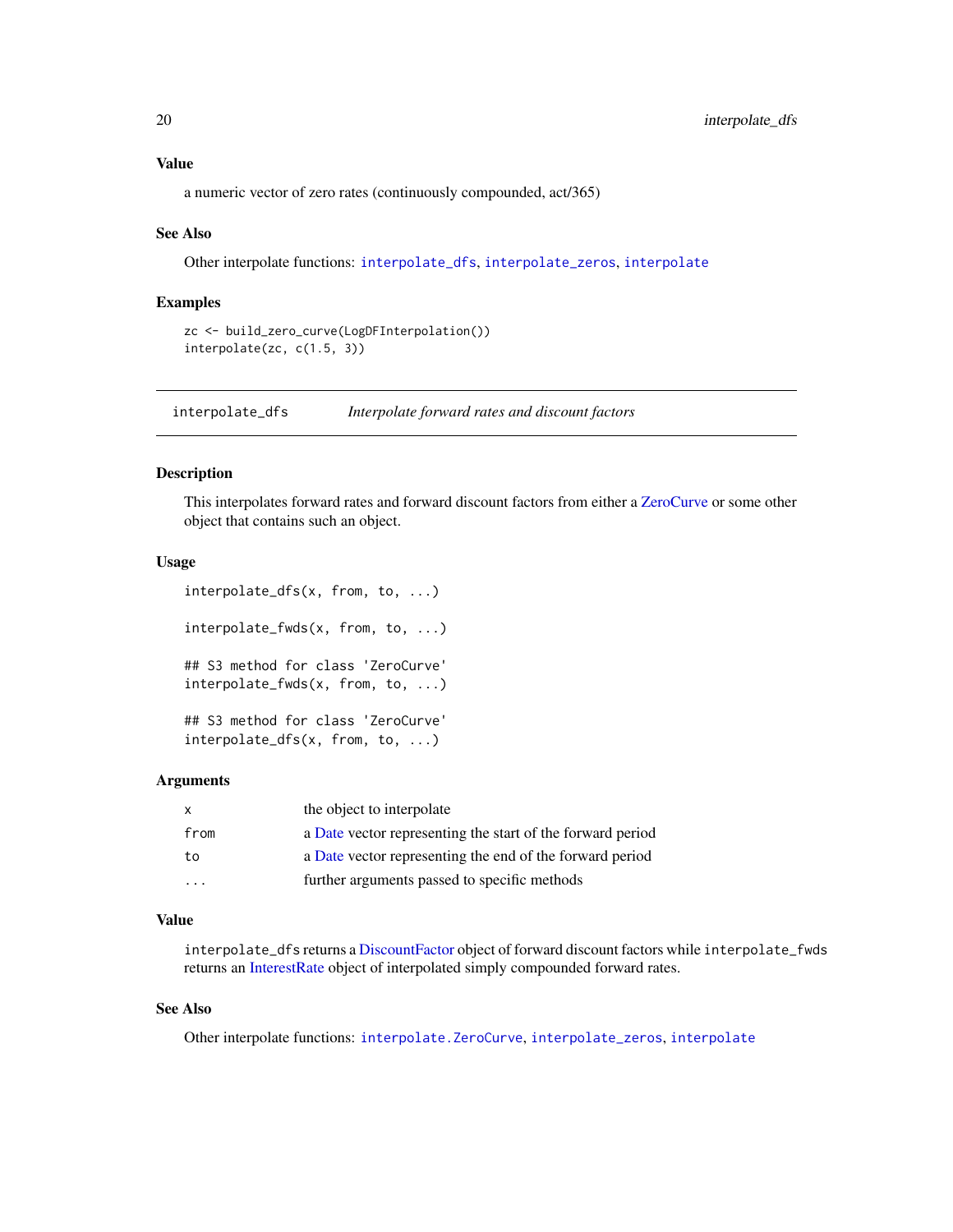<span id="page-20-1"></span><span id="page-20-0"></span>This interpolates zero rates from either a [ZeroCurve](#page-31-1) or some other object that contains such an object.

### Usage

```
interpolate\_zeros(x, at, compounding = NULL, day_basis = NULL, ...)
```

```
## S3 method for class 'ZeroCurve'
interpolate\_zeros(x, at, compounding = NULL,day_basis = NULL, ...)
```
#### Arguments

| $\mathsf{x}$ | the object to interpolate                                                                       |
|--------------|-------------------------------------------------------------------------------------------------|
| at           | a Date vector representing the date at which to interpolate a value                             |
| compounding  | a valid compounding string. Defaults to NULL which uses the curve's native<br>compounding basis |
| day_basis    | a valid day basis string. Defaults to NULL which uses the curve's native day<br>basis.          |
| $\cdots$     | further arguments passed to specific methods                                                    |

### Value

an [InterestRate](#page-16-1) object of interpolated zero rates with the compounnding and day\_basis requested.

### See Also

Other interpolate functions: [interpolate.ZeroCurve](#page-18-1), [interpolate\\_dfs](#page-19-1), [interpolate](#page-18-2)

<span id="page-20-2"></span>Interpolation *Interpolation*

### Description

These are lightweight interpolation classes that are used to specify typical financial market interpolation schemes. Their behaviour is dictated by the object in which they defined.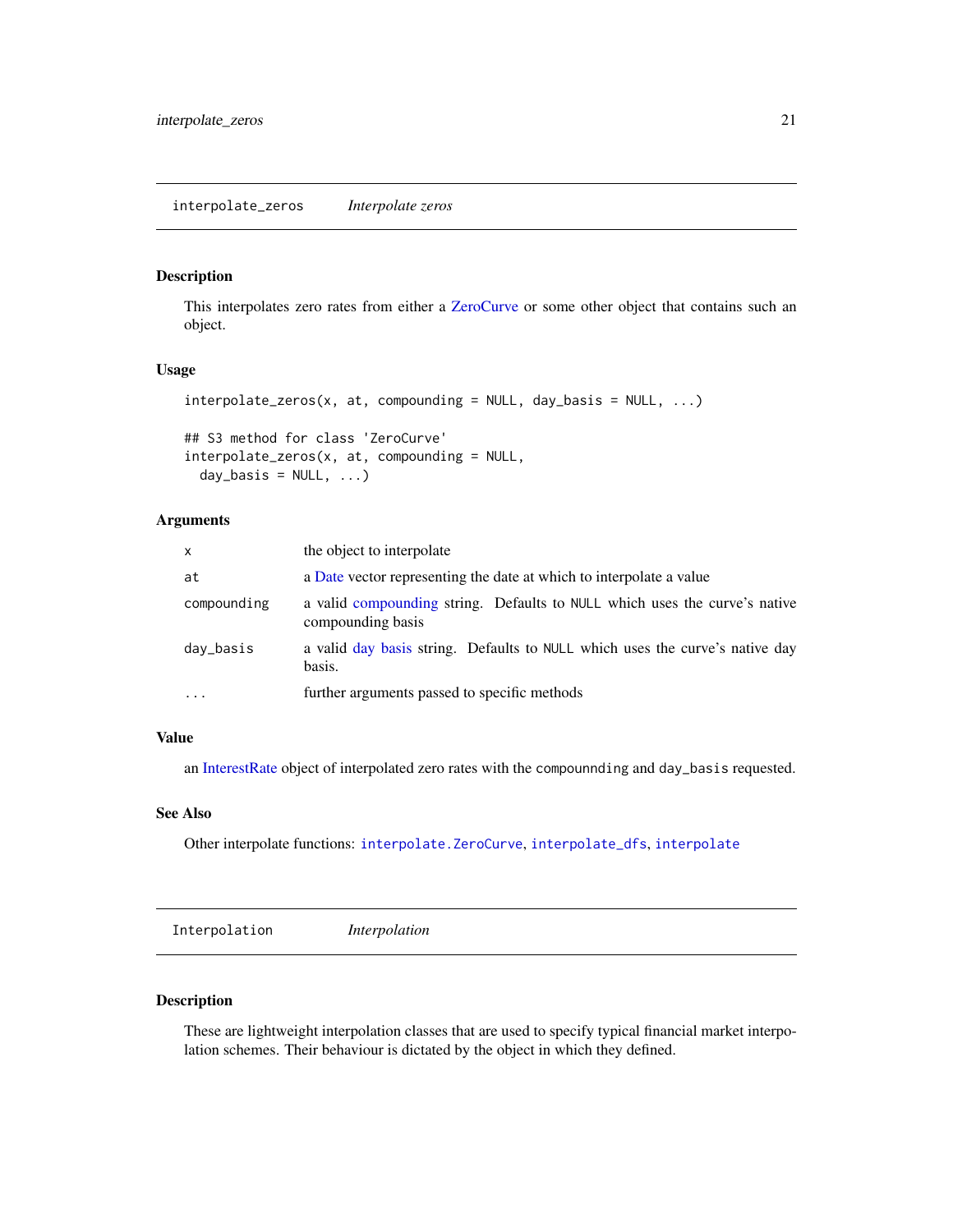### Usage

ConstantInterpolation()

LogDFInterpolation()

LinearInterpolation()

CubicInterpolation()

#### Value

an object that inherits from the Interpolation class.

### Examples

ConstantInterpolation()

<span id="page-21-1"></span>is.CashFlow *Inherits from CashFlow*

#### Description

Checks whether object inherits from CashFlow class

### Usage

is.CashFlow(x)

#### Arguments

x an R object

### Value

TRUE if x inherits from the CashFlow class; otherwise FALSE

#### See Also

Other money functions: [CashFlow](#page-4-1), [MultiCurrencyMoney](#page-28-1), [SingleCurrencyMoney](#page-30-1), [is.MultiCurrencyMoney](#page-24-1), [is.SingleCurrencyMoney](#page-25-1)

#### Examples

```
is.CashFlow(CashFlow(as.Date("2017-11-15"),
 MultiCurrencyMoney(list(SingleCurrencyMoney(1, AUD())))))
```
<span id="page-21-0"></span>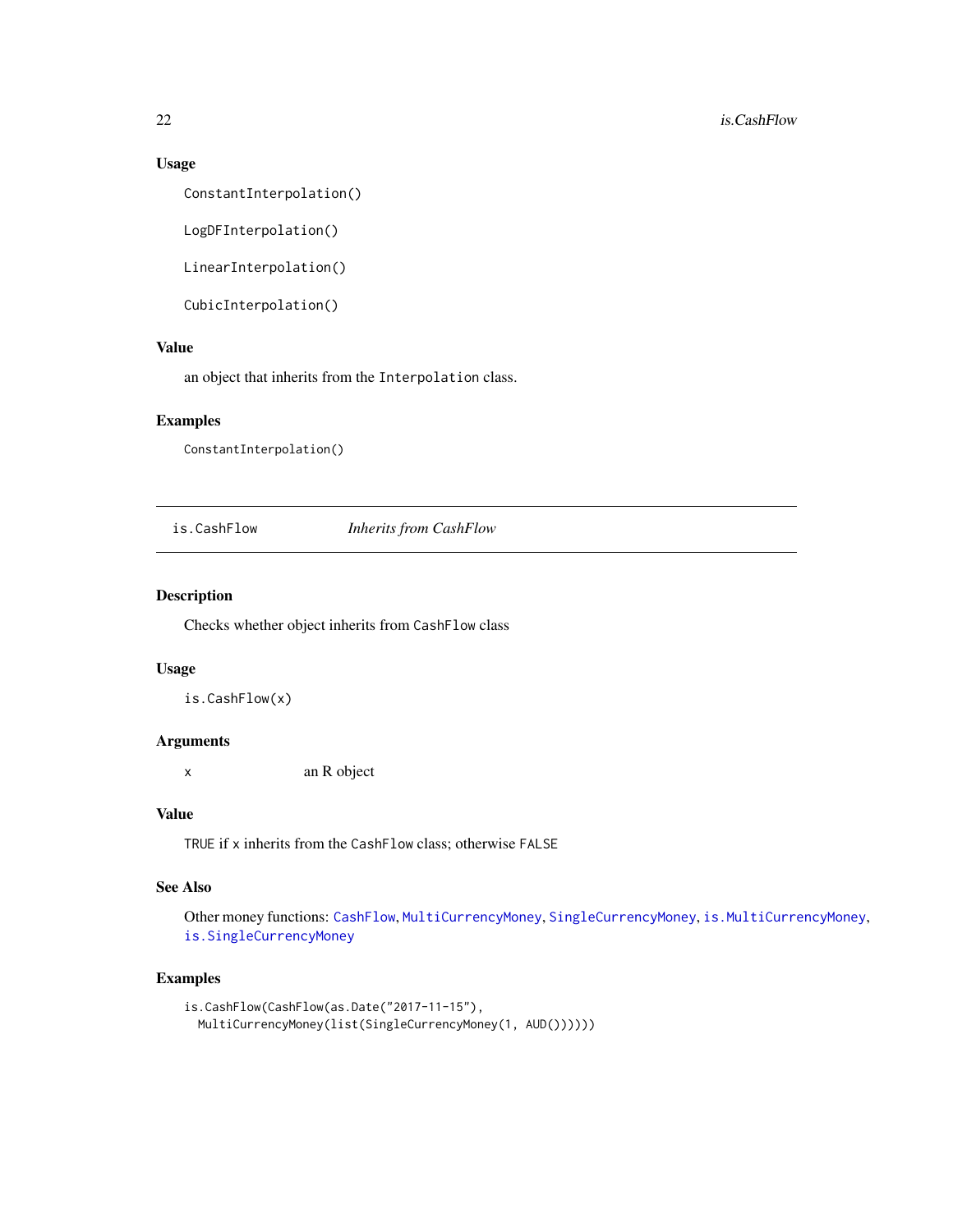<span id="page-22-0"></span>

Checks whether object inherits from Currency class

### Usage

```
is.Currency(x)
```
### Arguments

x an R object

### Value

TRUE if x inherits from the Currency class; otherwise FALSE

### Examples

is.Currency(AUD())

is.CurrencyPair *Inherits from* CurrencyPair *class*

### Description

Inherits from CurrencyPair class

### Usage

is.CurrencyPair(x)

### Arguments

x an R object

### Value

TRUE if x inherits from the CurrencyPair class; otherwise FALSE

### Examples

is.CurrencyPair(AUDUSD())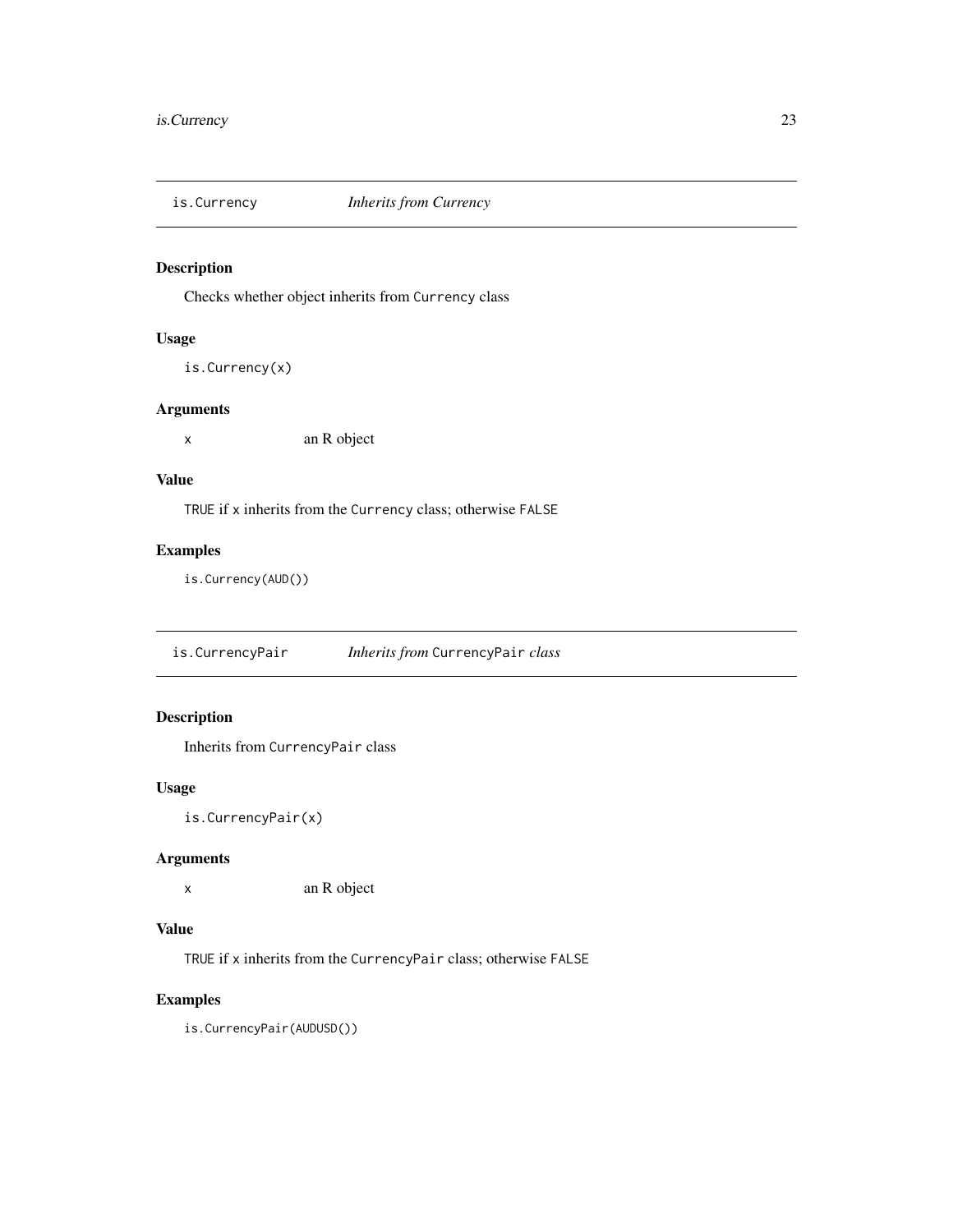<span id="page-23-0"></span>is.DiscountFactor *Inherits from DiscountFactor*

### Description

Checks whether object inherits from DiscountFactor class

### Usage

```
is.DiscountFactor(x)
```
### Arguments

x an R object

### Value

TRUE if x inherits from the DiscountFactor class; otherwise FALSE

### Examples

```
is.DiscountFactor(DiscountFactor(0.97, Sys.Date(), Sys.Date() + 30))
```
is.InterestRate *Inherits from InterestRate*

### Description

Checks whether object inherits from InterestRate class

### Usage

is.InterestRate(x)

### Arguments

x an R object

### Value

TRUE if x inherits from the InterestRate class; otherwise FALSE

### Examples

```
is.InterestRate(InterestRate(0.04, 2, "act/365"))
```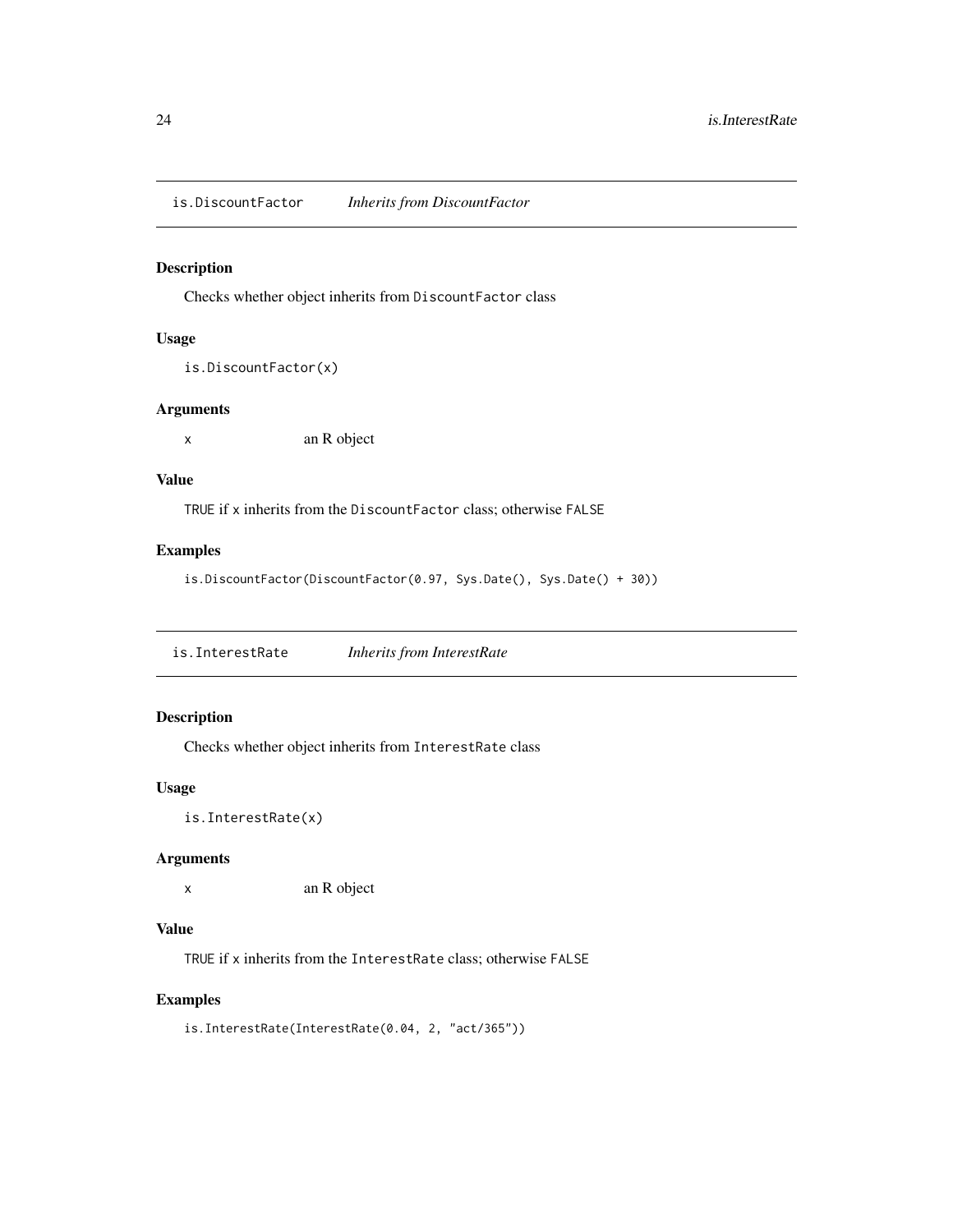<span id="page-24-0"></span>These methods check whether an interpolation is of a particular scheme.

#### Usage

```
is.Interpolation(x)
```
is.ConstantInterpolation(x)

is.LogDFInterpolation(x)

is.LinearInterpolation(x)

is.CubicInterpolation(x)

### Arguments

x an object

#### Value

a logical flag

### Examples

is.Interpolation(CubicInterpolation()) is.CubicInterpolation(CubicInterpolation())

<span id="page-24-1"></span>is.MultiCurrencyMoney *Inherits from MultiCurrencyMoney*

### Description

Checks whether object inherits from MultiCurrencyMoney class

### Usage

is.MultiCurrencyMoney(x)

### Arguments

x an R object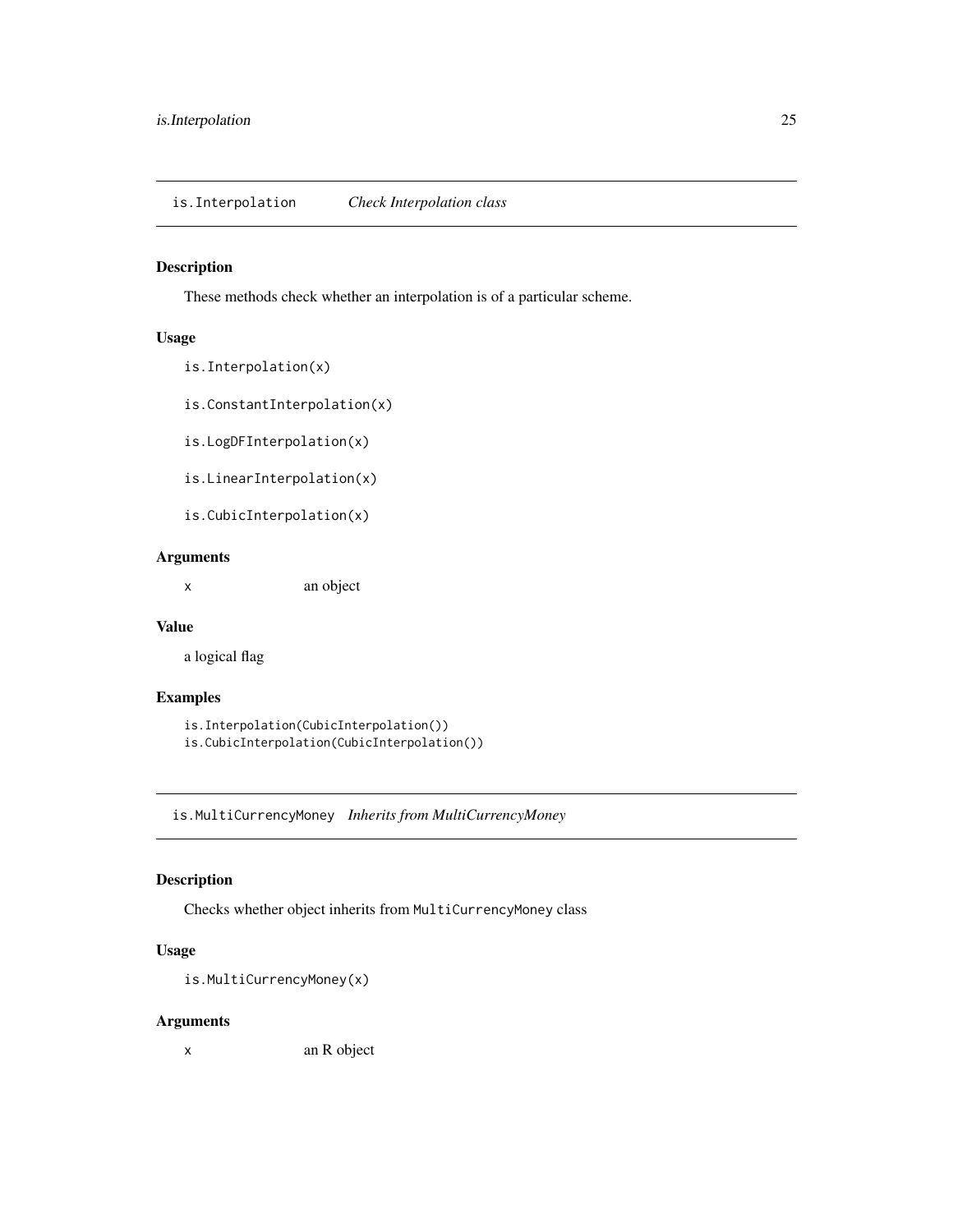### <span id="page-25-0"></span>Value

TRUE if x inherits from the MultiCurrencyMoney class; otherwise FALSE

### See Also

Other money functions: [CashFlow](#page-4-1), [MultiCurrencyMoney](#page-28-1), [SingleCurrencyMoney](#page-30-1), [is.CashFlow](#page-21-1), [is.SingleCurrencyMoney](#page-25-1)

### Examples

is.MultiCurrencyMoney(MultiCurrencyMoney(list(SingleCurrencyMoney(1, AUD()))))

<span id="page-25-1"></span>is.SingleCurrencyMoney

*Inherits from SingleCurrencyMoney*

### Description

Checks whether object inherits from SingleCurrencyMoney class

#### Usage

is.SingleCurrencyMoney(x)

#### Arguments

x an R object

### Value

TRUE if x inherits from the SingleCurrencyMoney class; otherwise FALSE

### See Also

Other money functions: [CashFlow](#page-4-1), [MultiCurrencyMoney](#page-28-1), [SingleCurrencyMoney](#page-30-1), [is.CashFlow](#page-21-1), [is.MultiCurrencyMoney](#page-24-1)

#### Examples

is.SingleCurrencyMoney(SingleCurrencyMoney(1:5, AUD()))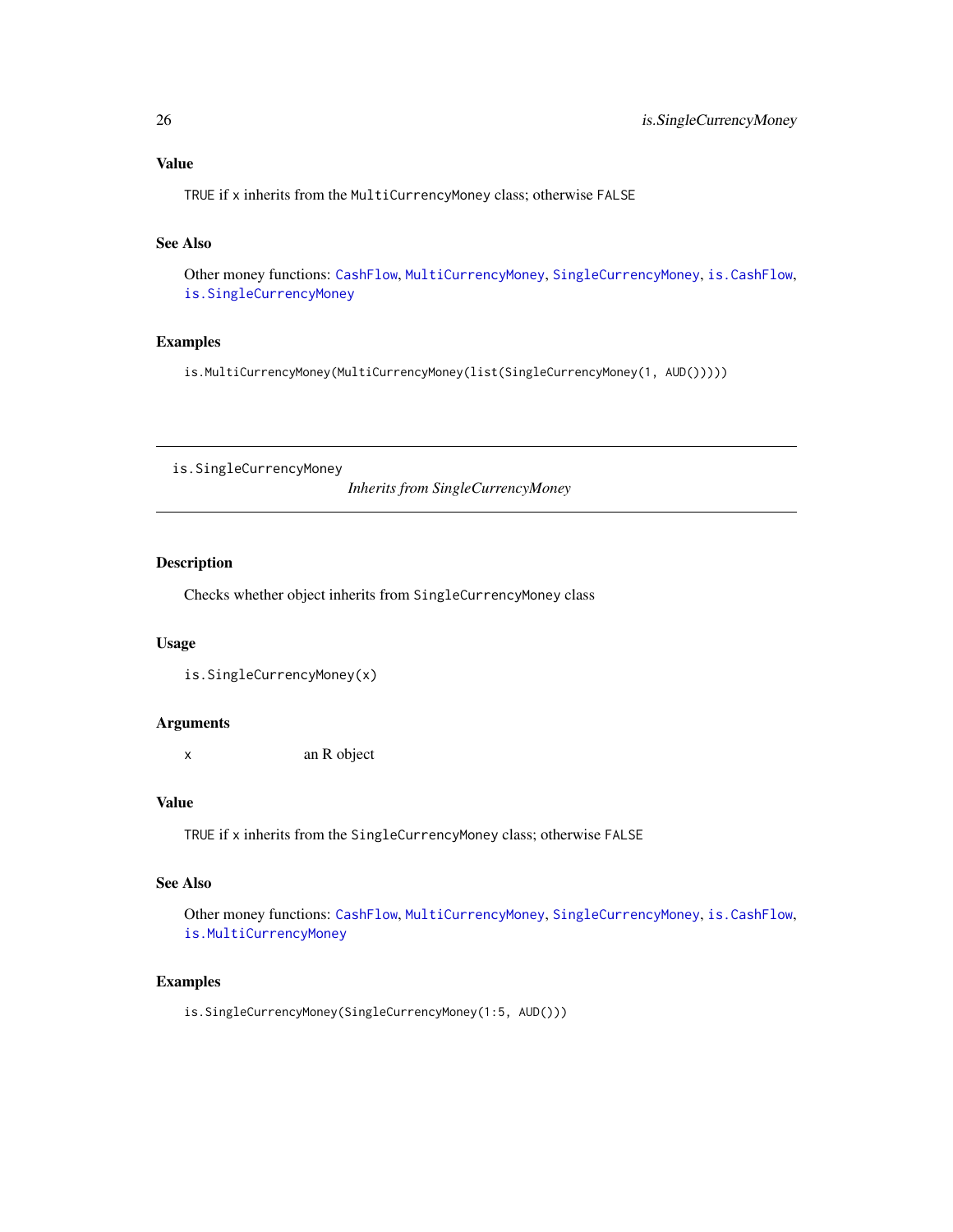<span id="page-26-0"></span>

Checks whether object inherits from ZeroCurve class

### Usage

is.ZeroCurve(x)

### Arguments

x an R object

#### Value

TRUE if x inherits from the ZeroCurve class; otherwise FALSE

#### Examples

is.ZeroCurve(build\_zero\_curve())

iso.CurrencyPair *Get ISO*

#### Description

The default method assumes the ISO can be accessed as if it were an attribute with name iso (e.g. x\$iso). The method for CurrencyPair concatenates the ISOs of the constituent currencies (e.g. iso(AUDUSD()) returns "AUDUSD") while the methods for CashIndex and IborIndex return the ISO of the index's currency.

### Usage

```
## S3 method for class 'CurrencyPair'
iso(x)
iso(x)
## Default S3 method:
iso(x)
## S3 method for class 'IborIndex'
iso(x)
## S3 method for class 'CashIndex'
iso(x)
```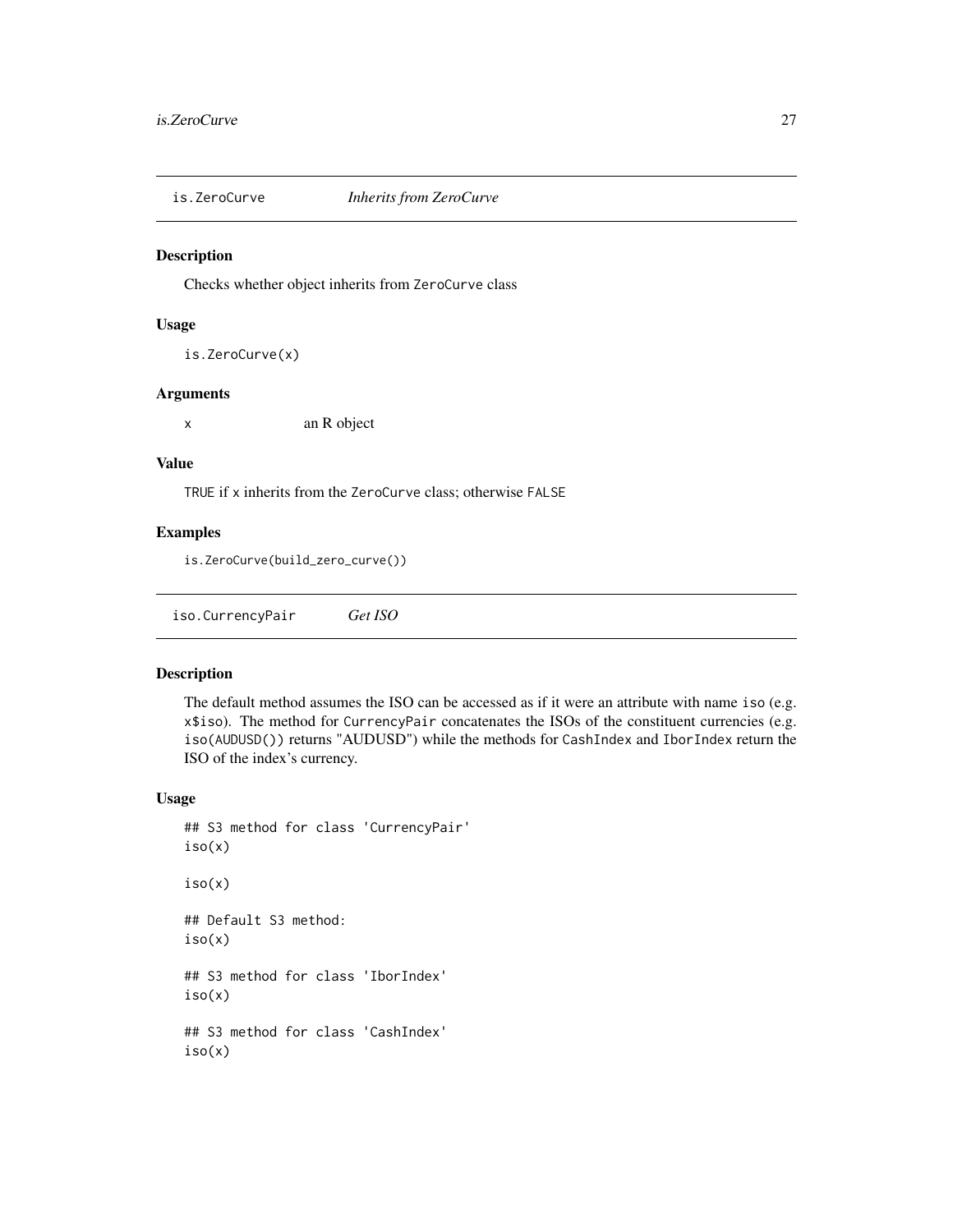### <span id="page-27-0"></span>Arguments

x object from which to extract an ISO

### Value

a string of the ISO

### Examples

```
library("lubridate")
iso(AUD())
iso(AUDUSD())
iso(AUDBBSW(months(3)))
iso(AONIA())
```
<span id="page-27-2"></span>is\_valid\_compounding *Compounding frequencies*

### <span id="page-27-1"></span>Description

A non-exported function that checks whether compounding values frequencies are supported.

#### Usage

is\_valid\_compounding(compounding)

#### Arguments

compounding a numeric vector representing the compounding frequency

### Details

Valid compounding values are:

### Value Frequency<br>-1 Simply, T-b Simply, T-bill discounting 0 Simply 1 Annually 2 Semi-annually 3 Tri-annually

- 4 Quarterly
- 6 Bi-monthly
- 12 Monthly
- 24 Fortnightly
- 52 Weekly
- 365 Daily
- Inf Continuously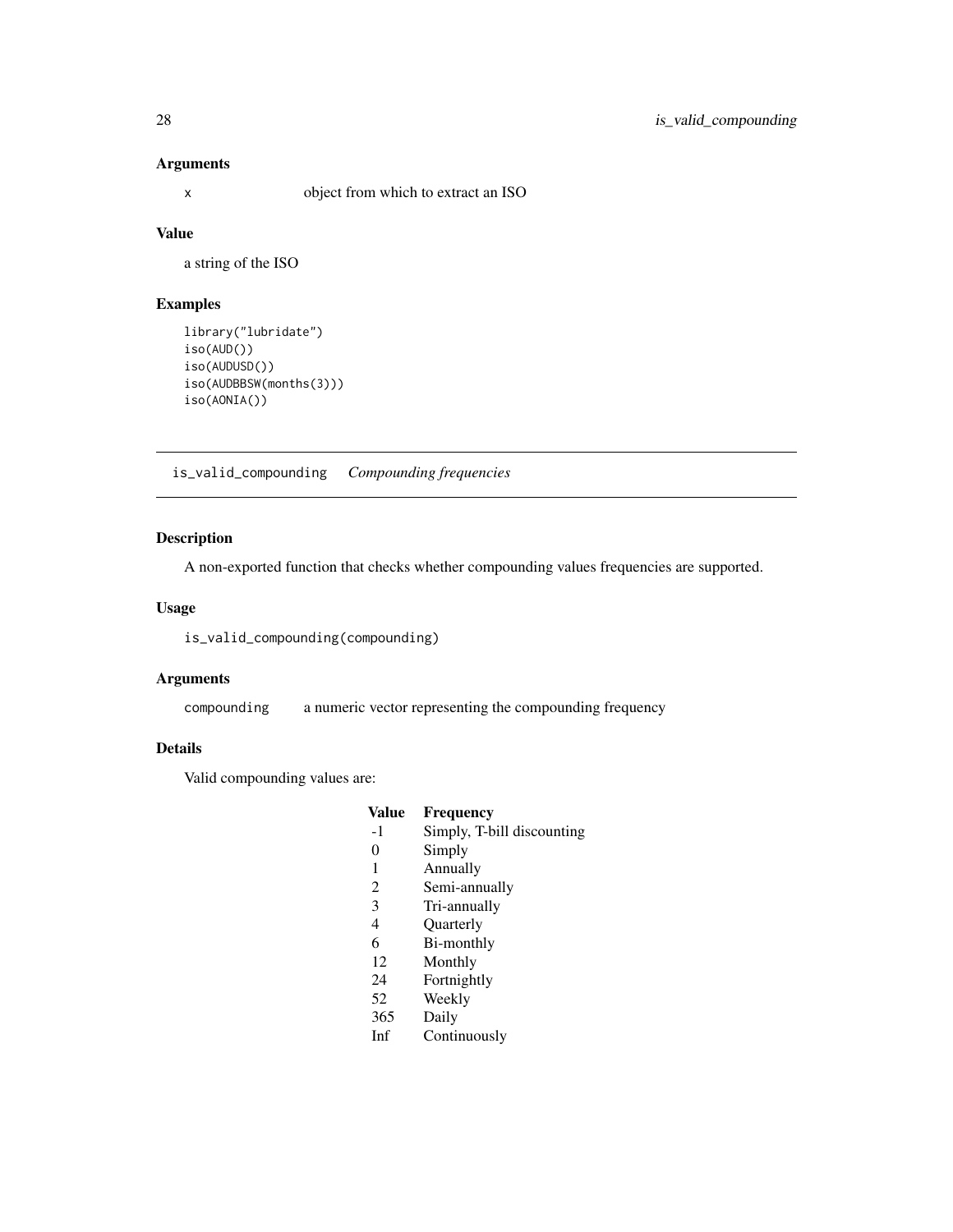### <span id="page-28-0"></span>Value

a flag (TRUE or FALSE) if all the supplied compounding frequencies are supported.

<span id="page-28-1"></span>MultiCurrencyMoney *MultiCurrencyMoney*

#### Description

This class associates a vector of numeric values with a list of currencies. This can be useful for example to store value of cash flows. Internally it represents this information as an extension to a [tibble.](#page-0-0) You are able to bind MultiCurrencyMoney objects by using [rbind\(\)](#page-0-0) (see example below).

### Usage

```
MultiCurrencyMoney(monies)
```
#### Arguments

monies a list of [SingleCurrencyMoney](#page-30-1)

### Value

a MultiCurrencyMoney object that extends [tibble::tibble\(\)](#page-0-0)

### See Also

```
Other money functions: CashFlow, SingleCurrencyMoney, is.CashFlow, is.MultiCurrencyMoney,
is.SingleCurrencyMoney
```
#### Examples

```
mcm <- MultiCurrencyMoney(list(
  SingleCurrencyMoney(1, AUD()),
  SingleCurrencyMoney(2, USD())
))
rbind(mcm, mcm)
```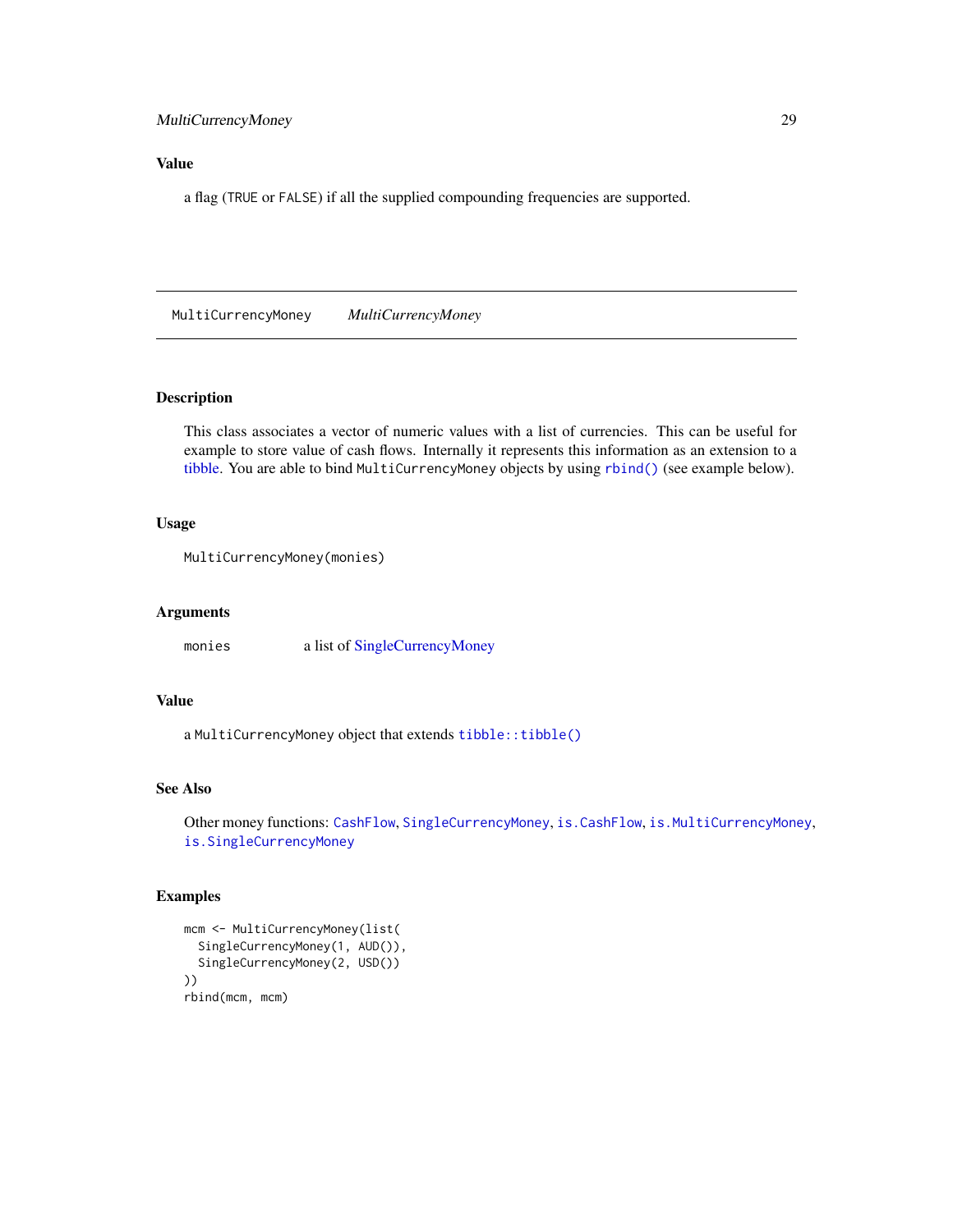<span id="page-29-1"></span><span id="page-29-0"></span>oniaindices *Standard ONIA*

### Description

These functions create commonly used ONIA indices with standard market conventions.

### Usage

AONIA() EONIA() SONIA() TONAR() NZIONA() FedFunds() CHFTOIS() HONIX()

#### Details

The key conventions are tabulated below. All have a zero day spot lag excepting CHFTOIS which has a one day lag (it is a tom-next rate, per 2006 ISDA definitions).

| <b>Fixing calendars</b>    | Day basis | Day convention |
|----------------------------|-----------|----------------|
| AUSYCalendar               | act/365   | f              |
| <b>EUTACalendar</b>        | act/360   | f              |
| <b>GBLOCalendar</b>        | act/365   | f              |
| <b>JPTOCalendar</b>        | act/365   | f              |
| NZWECalendar, NZAUCalendar | act/365   | f              |
| <b>USNYCalendar</b>        | act/360   | f              |
| <b>CHZHCalendar</b>        | act/360   | f              |
| <b>HKHKCalendar</b>        | act/365   |                |
|                            |           |                |

Note that for some ONIA indices, the overnight rate is not published until the following date (i.e. it has publication lag of one day).

### References

[AONIA](http://www.rba.gov.au/mkt-operations/resources/cash-rate-methodology/) [EONIA](http://www.emmi-benchmarks.eu/assets/files/Eonia%20Technical%20Features.pdf) [SONIA](https://www.wmba.org.uk/pages/index.cfm?page_id=31) [TONAR](https://www.boj.or.jp/en/statistics/market/short/mutan/index.htm/) [NZIONA](http://rbnz.govt.nz/statistics/tables/b2/) [FedFunds](http://www.federalreserve.gov/releases/H15/Current/#fn2) [OpenGamma Interest Rate Instruments and](http://opnga.ma/conventions)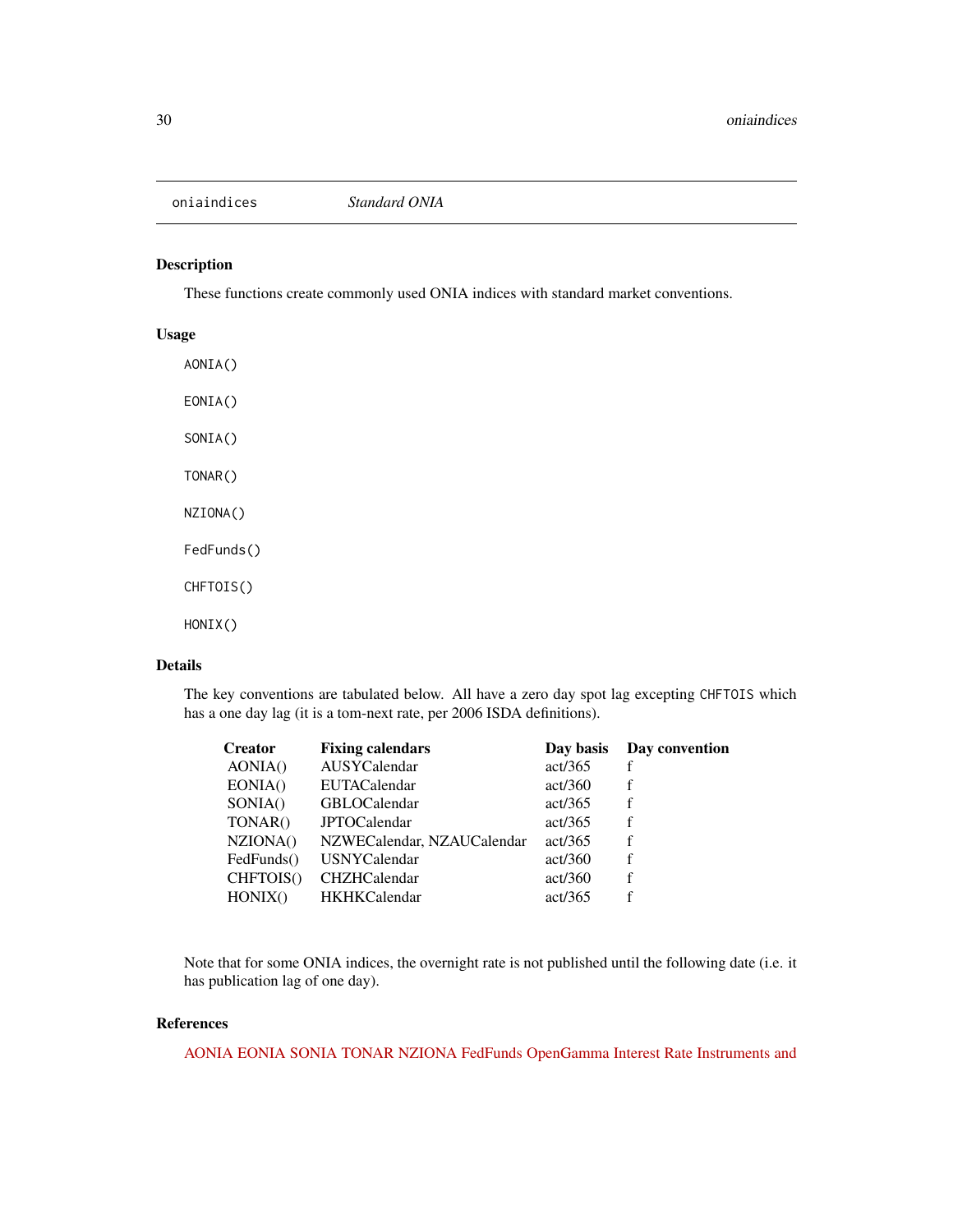### <span id="page-30-0"></span>[SingleCurrencyMoney](http://opnga.ma/conventions) 31

### [Market Conventions Guide](http://opnga.ma/conventions)

### See Also

Other constructors: [CurrencyConstructors](#page-6-2), [CurrencyPairConstructors](#page-8-1), [iborindices](#page-13-1)

<span id="page-30-1"></span>SingleCurrencyMoney *SingleCurrencyMoney*

### Description

This class associates a numeric vector with a currency. This is useful for example in representing the value of a derivative. You can concatenate a set SingleCurrencyMoney objects and return a [MultiCurrencyMoney](#page-28-1) object (see example below)

### Usage

SingleCurrencyMoney(value, currency)

#### Arguments

| value    | a numeric vector of values |
|----------|----------------------------|
| currency | a single Currency object   |

### Value

a SingleCurrencyMoney object

### See Also

Other money functions: [CashFlow](#page-4-1), [MultiCurrencyMoney](#page-28-1), [is.CashFlow](#page-21-1), [is.MultiCurrencyMoney](#page-24-1), [is.SingleCurrencyMoney](#page-25-1)

### Examples

```
SingleCurrencyMoney(1:5, AUD())
c(SingleCurrencyMoney(1, AUD()), SingleCurrencyMoney(100, USD()))
```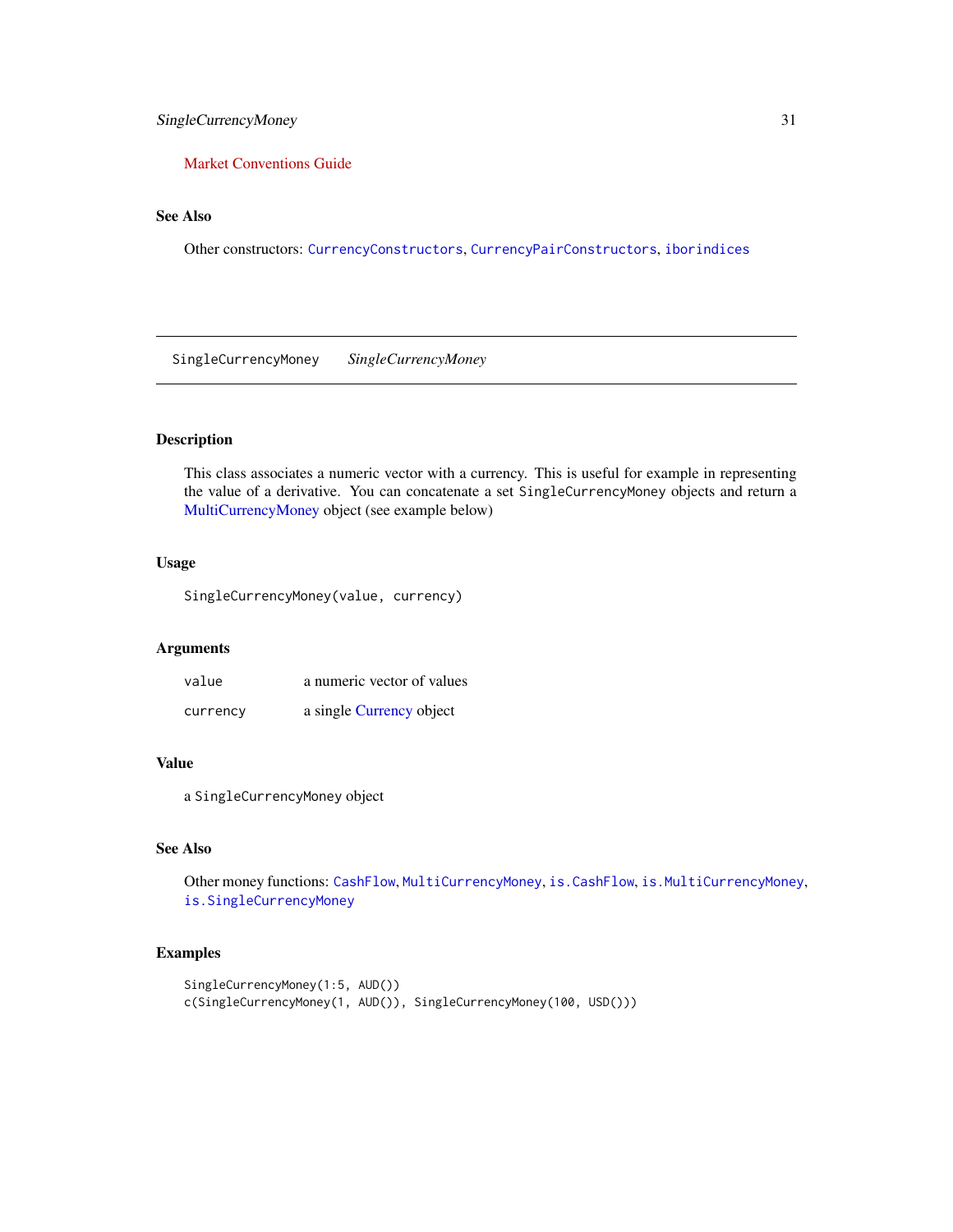<span id="page-31-1"></span><span id="page-31-0"></span>

A class that defines the bare bones of a zero-coupon yield curve pricing structure.

#### Usage

ZeroCurve(discount\_factors, reference\_date, interpolation)

#### Arguments

discount\_factors

a [DiscountFactor](#page-11-1) object. These are converted to continuously compounded zero coupon interest rates with an act/365 day basis for internal storage purposes

reference\_date a Date object interpolation an [Interpolation](#page-20-2) object

#### Details

A term structure of interest rates (or yield curve) is a curve showing several yields or interest rates across different contract lengths (2 month, 2 year, 20 year, etc...) for a similar debt contract. The curve shows the relation between the (level of) interest rate (or cost of borrowing) and the time to maturity, known as the "term", of the debt for a given borrower in a given currency. For example, the U.S. dollar interest rates paid on U.S. Treasury securities for various maturities are closely watched by many traders, and are commonly plotted on a graph. More formal mathematical descriptions of this relation are often called the term structure of interest rates. When the effect of coupons on yields are stripped away, one has a zero-coupon yield curve.

The following interpolation schemes are supported by ZeroCurve: ConstantInterpolation, LinearInterpolation, LogDFInterpolation and CubicInterpolation. Points outside the calibration region use constant extrapolation on the zero rate.

#### Value

a ZeroCurve object

#### See Also

[Interpolation](#page-20-2)

#### Examples

build\_zero\_curve()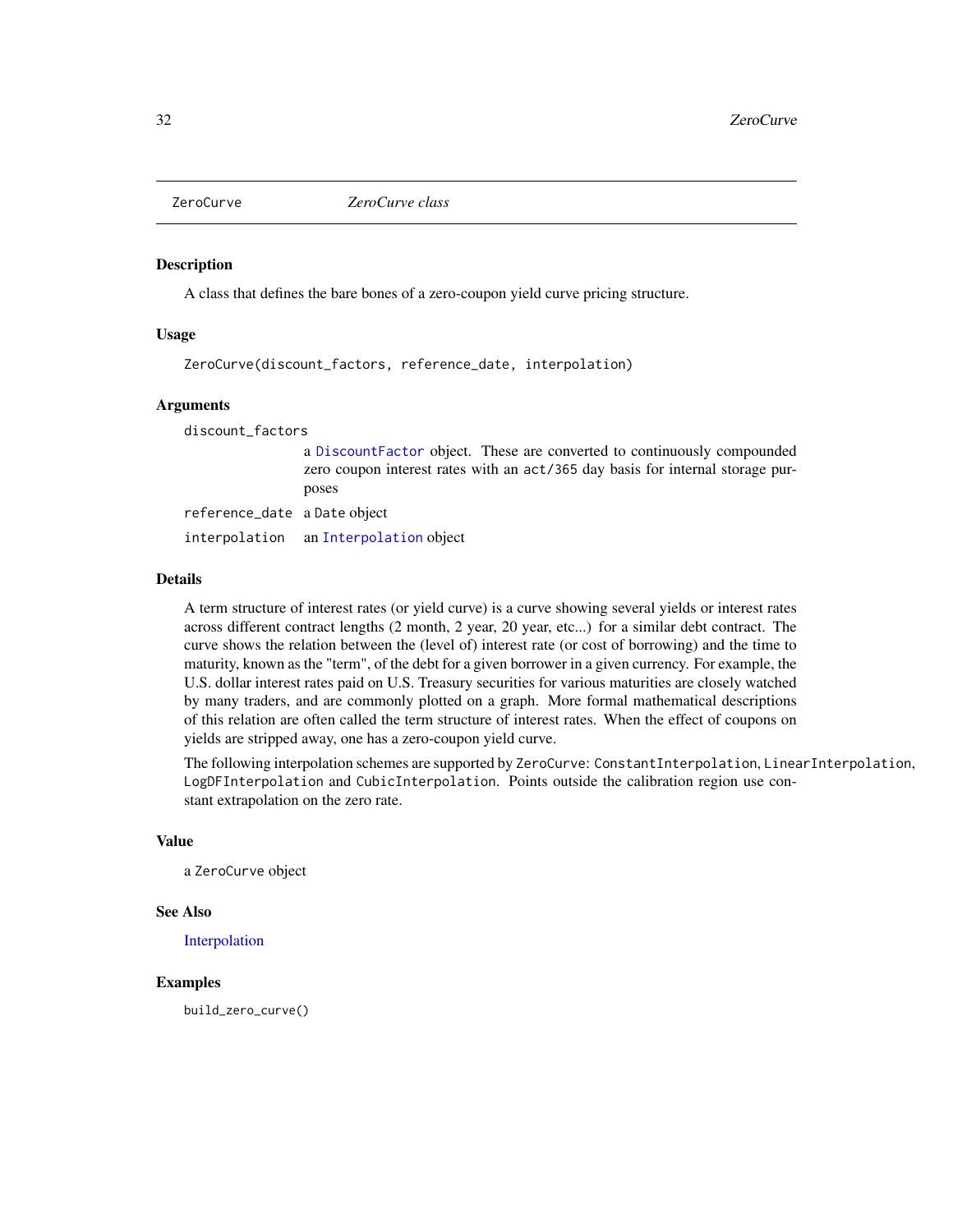# <span id="page-32-0"></span>**Index**

AONIA *(*oniaindices*)*, [30](#page-29-0) as\_DiscountFactor, [3](#page-2-0) as\_InterestRate, [3](#page-2-0) as\_tibble.ZeroCurve, [4](#page-3-0) AUD *(*CurrencyConstructors*)*, [7](#page-6-0) AUDBBSW *(*iborindices*)*, [14](#page-13-0) AUDBBSW1b *(*iborindices*)*, [14](#page-13-0) AUDNZD *(*CurrencyPairConstructors*)*, [9](#page-8-0) AUDUSD *(*CurrencyPairConstructors*)*, [9](#page-8-0)

build\_zero\_curve, [5](#page-4-0)

Calendar, *[6](#page-5-0)*, *[14](#page-13-0)* CashFlow, [5,](#page-4-0) *[22](#page-21-0)*, *[26](#page-25-0)*, *[29](#page-28-0)*, *[31](#page-30-0)* CashIndex, [6](#page-5-0) CHF *(*CurrencyConstructors*)*, [7](#page-6-0) CHFLIBOR *(*iborindices*)*, [14](#page-13-0) CHFTOIS *(*oniaindices*)*, [30](#page-29-0) compounding, *[4](#page-3-0)*, *[17](#page-16-0)*, *[21](#page-20-0)* compounding *(*is\_valid\_compounding*)*, [28](#page-27-0) ConstantInterpolation *(*Interpolation*)*, [21](#page-20-0)

CubicInterpolation *(*Interpolation*)*, [21](#page-20-0) Currency, *[6](#page-5-0)*, [7,](#page-6-0) *[9](#page-8-0)*, *[14](#page-13-0)*, *[31](#page-30-0)* CurrencyConstructors, *[7](#page-6-0)*, [7,](#page-6-0) *[10](#page-9-0)*, *[15](#page-14-0)*, *[31](#page-30-0)* CurrencyPair, [8](#page-7-0) CurrencyPairConstructors, *[8](#page-7-0)*, [9,](#page-8-0) *[15](#page-14-0)*, *[31](#page-30-0)* CurrencyPairMethods, [10](#page-9-0)

Date, *[5](#page-4-0)*, *[20,](#page-19-0) [21](#page-20-0)* day basis, *[21](#page-20-0)* DiscountFactor, *[12](#page-11-0)*, [12,](#page-11-0) *[20](#page-19-0)*, *[32](#page-31-0)* DiscountFactor-operators, [12](#page-11-0)

EONIA *(*oniaindices*)*, [30](#page-29-0) EUR *(*CurrencyConstructors*)*, [7](#page-6-0) EURCHF *(*CurrencyPairConstructors*)*, [9](#page-8-0) EURGBP *(*CurrencyPairConstructors*)*, [9](#page-8-0) EURIBOR *(*iborindices*)*, [14](#page-13-0) EURNOK *(*CurrencyPairConstructors*)*, [9](#page-8-0) EURUSD *(*CurrencyPairConstructors*)*, [9](#page-8-0) FedFunds *(*oniaindices*)*, [30](#page-29-0) fmbasics, [13](#page-12-0) fmbasics-package *(*fmbasics*)*, [13](#page-12-0) fmdates::year\_frac(), *[4](#page-3-0)*, *[17](#page-16-0)* GBP *(*CurrencyConstructors*)*, [7](#page-6-0) GBPJPY *(*CurrencyPairConstructors*)*, [9](#page-8-0) GBPLIBOR *(*iborindices*)*, [14](#page-13-0) GBPUSD *(*CurrencyPairConstructors*)*, [9](#page-8-0) HKD *(*CurrencyConstructors*)*, [7](#page-6-0) HKDHIBOR *(*iborindices*)*, [14](#page-13-0) HONIX *(*oniaindices*)*, [30](#page-29-0) IborIndex, [13](#page-12-0) iborindices, *[8](#page-7-0)*, *[10](#page-9-0)*, [14,](#page-13-0) *[31](#page-30-0)* indexcheckers, [15](#page-14-0) indexshifters, [16](#page-15-0) InterestRate, [17,](#page-16-0) *[18](#page-17-0)*, *[20,](#page-19-0) [21](#page-20-0)* InterestRate-operators, [18](#page-17-0) interpolate, [19,](#page-18-0) *[20,](#page-19-0) [21](#page-20-0)* interpolate.ZeroCurve, *[19](#page-18-0)*, [19,](#page-18-0) *[20,](#page-19-0) [21](#page-20-0)* interpolate\_dfs, *[19,](#page-18-0) [20](#page-19-0)*, [20,](#page-19-0) *[21](#page-20-0)* interpolate\_fwds *(*interpolate\_dfs*)*, [20](#page-19-0) interpolate\_zeros, *[19,](#page-18-0) [20](#page-19-0)*, [21](#page-20-0) Interpolation, [21,](#page-20-0) *[32](#page-31-0)* invert *(*CurrencyPairMethods*)*, [10](#page-9-0) is.CashFlow, *[6](#page-5-0)*, [22,](#page-21-0) *[26](#page-25-0)*, *[29](#page-28-0)*, *[31](#page-30-0)* is.CashIndex *(*indexcheckers*)*, [15](#page-14-0) is.ConstantInterpolation *(*is.Interpolation*)*, [25](#page-24-0) is.CubicInterpolation *(*is.Interpolation*)*, [25](#page-24-0) is.Currency, [23](#page-22-0) is.CurrencyPair, [23](#page-22-0) is.DiscountFactor, [24](#page-23-0) is.IborIndex *(*indexcheckers*)*, [15](#page-14-0) is.Index *(*indexcheckers*)*, [15](#page-14-0)